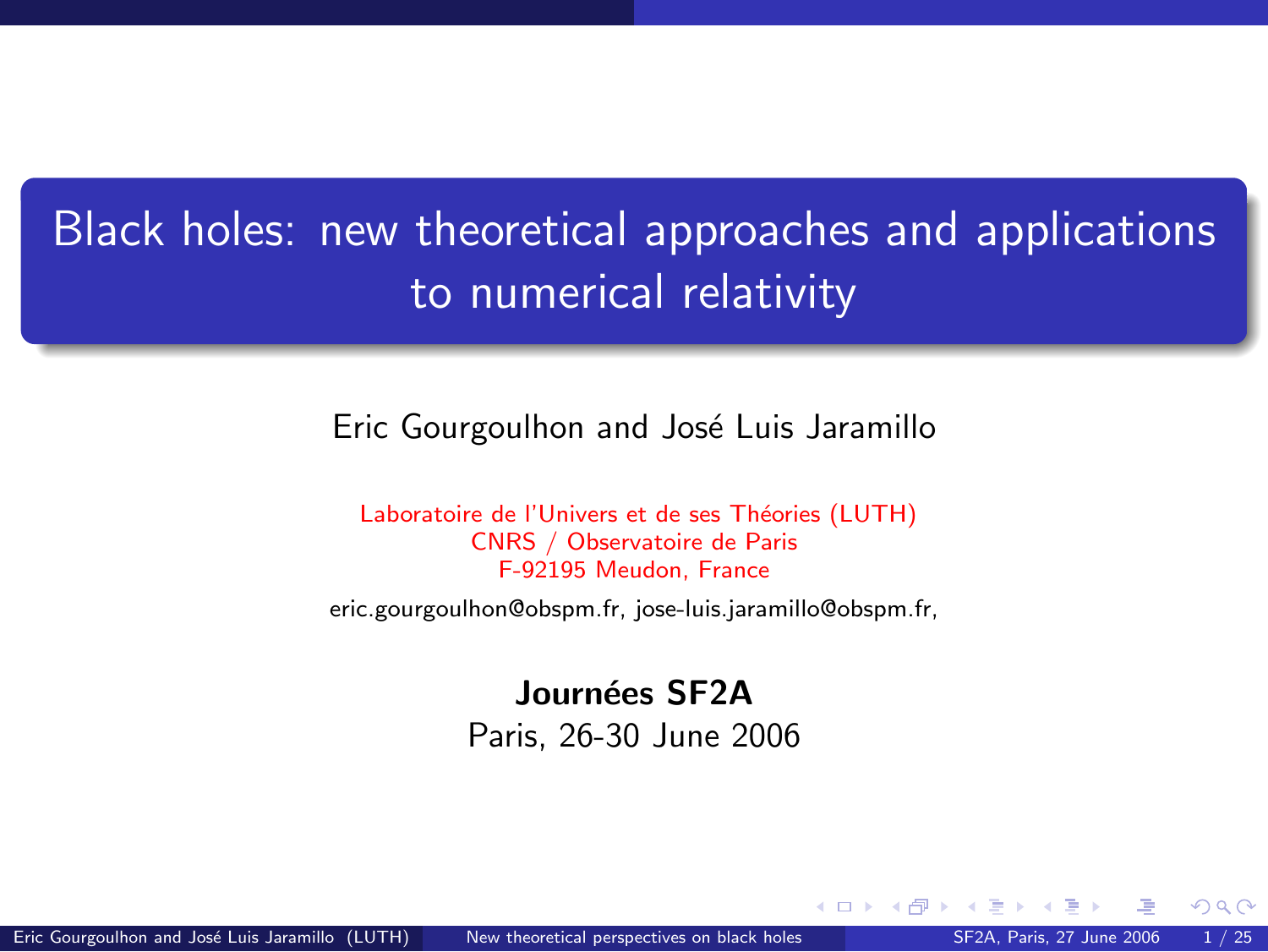

2 [A Navier-Stokes-like equation](#page-20-0)



<span id="page-1-0"></span> $298$ 

**K ロ ト K 伊 ト K** 

э ×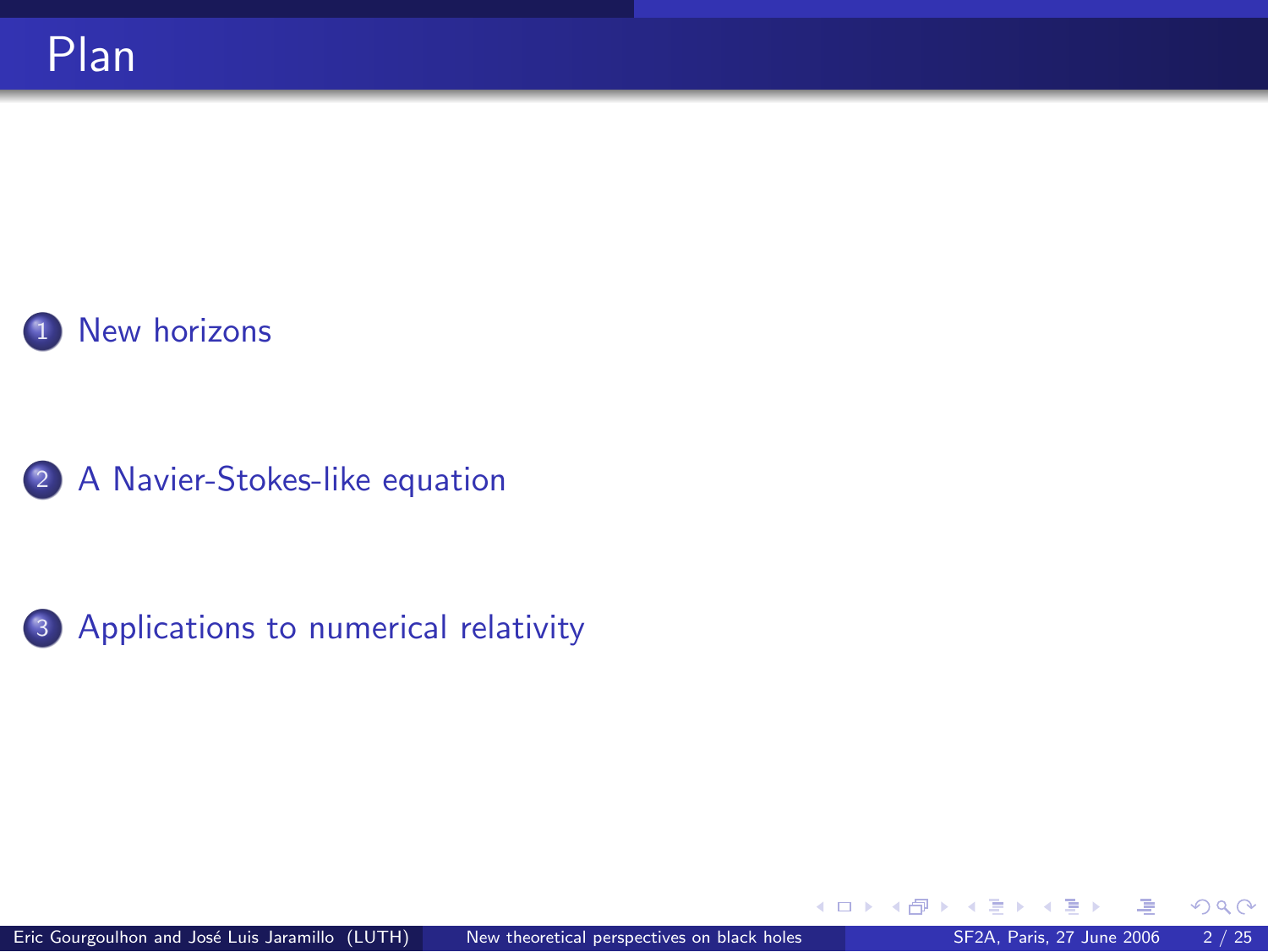### **Outline**



[A Navier-Stokes-like equation](#page-20-0)

**3** [Applications to numerical relativity](#page-32-0)

 $\sim$ 

**K ロ ▶ K 御 ▶ K 君** 

<span id="page-2-0"></span> $2Q$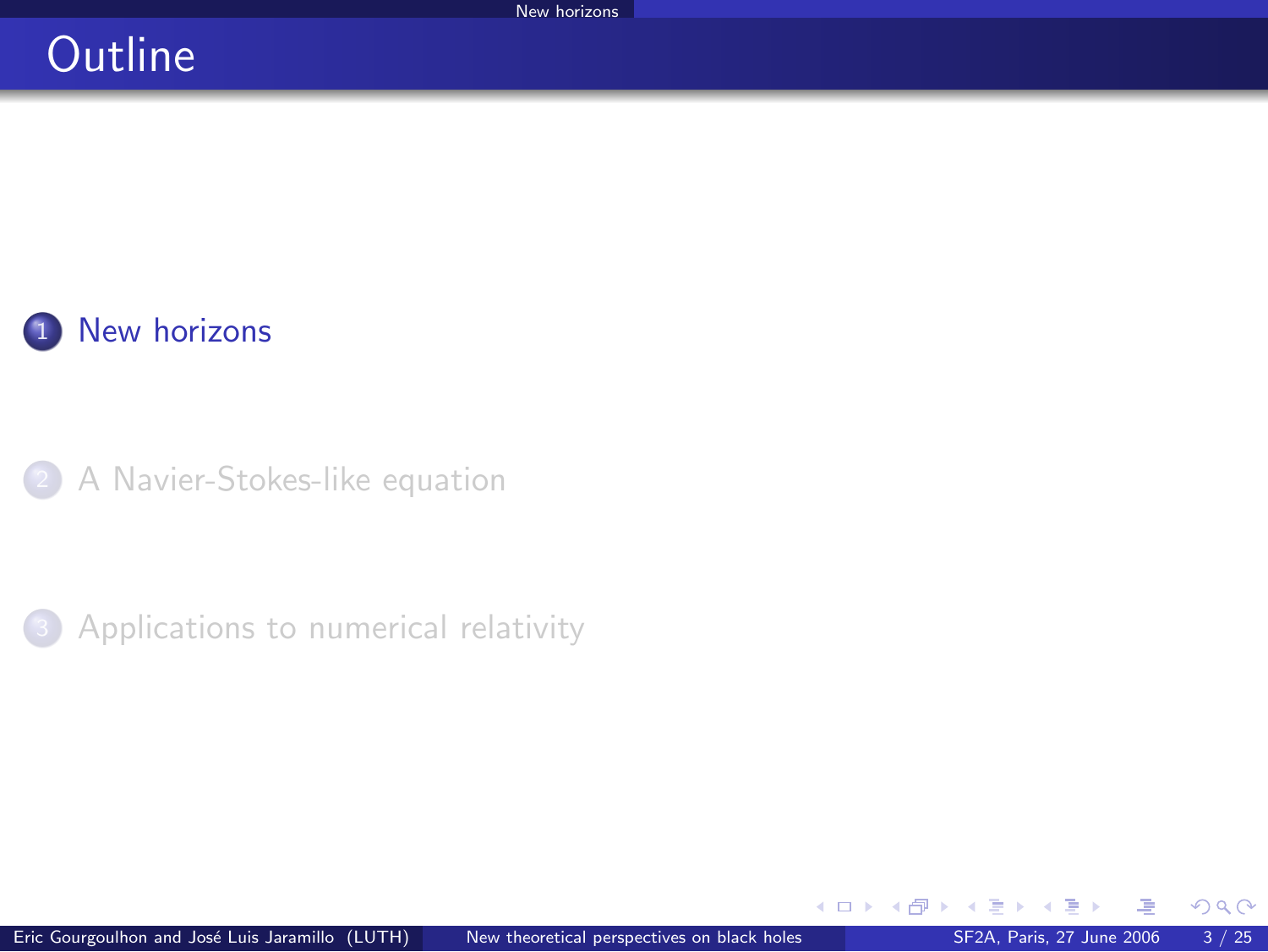### What is a black hole ?

### ... for the astrophysicist: a very deep gravitational potential well



#### [\[J.A. Marck, CQG](http://www.iop.org/EJ/abstract/0264-9381/13/3/007) 13, 393 (1996[\)\]](#page-2-0)

<span id="page-3-0"></span>റെ ഭ

□ → (母)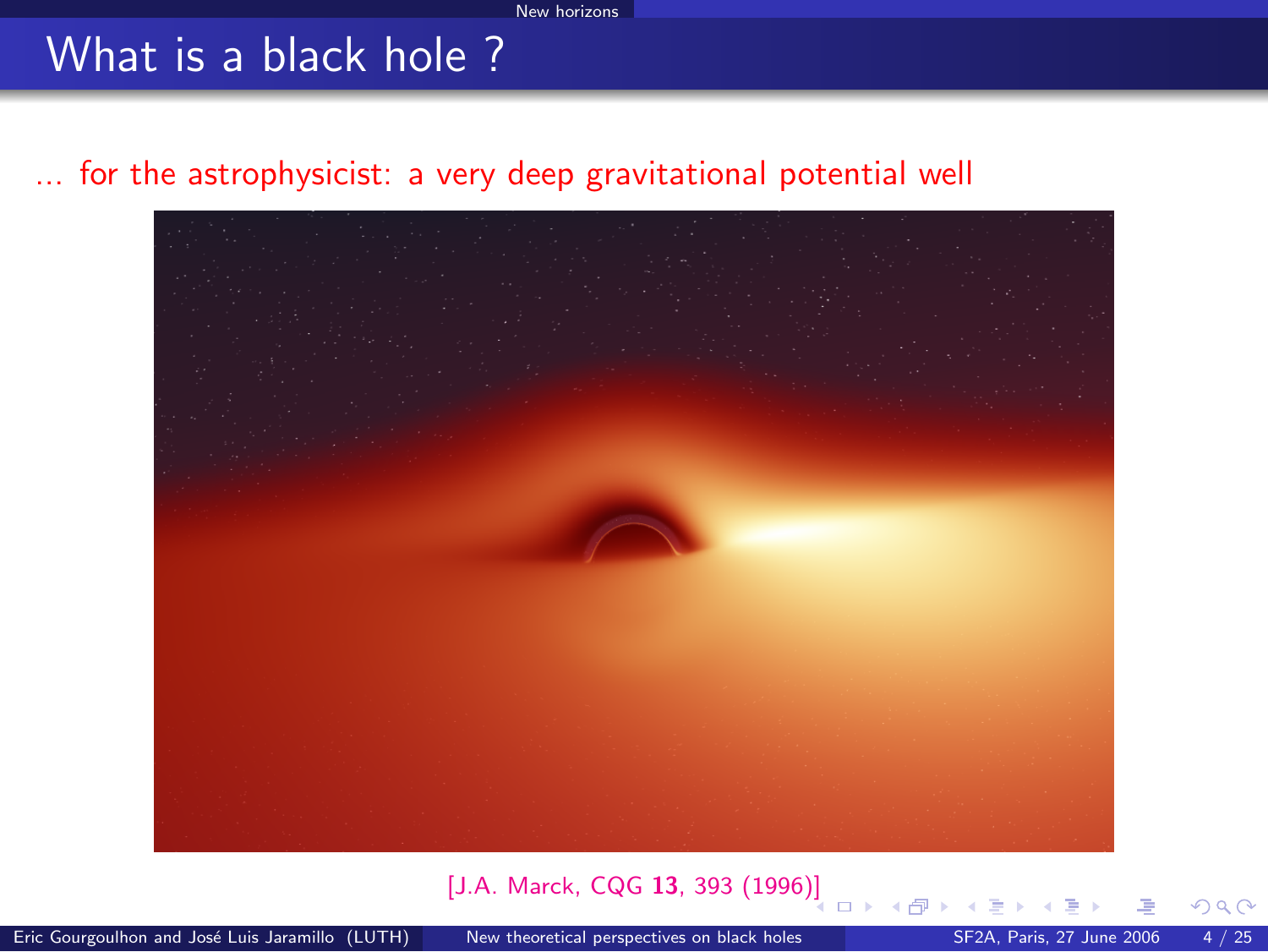### What is a black hole ?

### ... for the astrophysicist: a very deep gravitational potential well



Binary BH in galaxy NGC 6240  $d = 1.4$  kpc

[\[Komossa et al., ApJ](http://chandra.harvard.edu/press/02_releases/press_111902.html) 582, L15 (2003)]



Binary BH in radio galaxy 0402+379  $d = 7.3$  pc

<span id="page-4-0"></span>[\[Rodriguez et al., ApJ in press, astro-ph/0604042\]](http://arxiv.org/abs/astro-ph/0604042)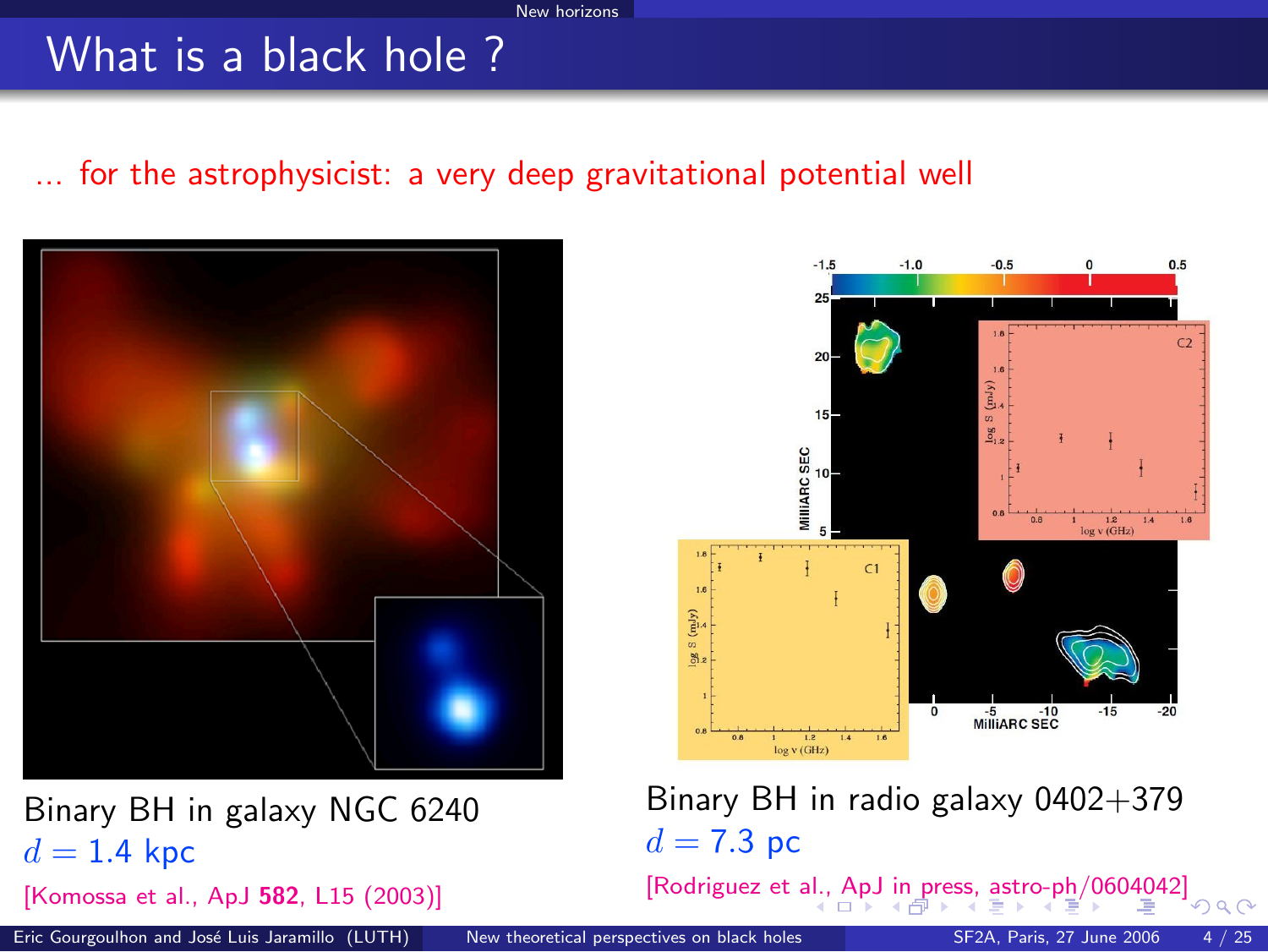#### New horizons

### What is a black hole ?



[\[Booth, Can. J. Phys.](http://fr.arxiv.org/abs/gr-qc/0508107) 83, 1073 (2005)]

... for the mathematical physicist:

 $\mathcal{B}:=\mathscr{M}-J^-(\mathscr{I}^+)$ 

i.e. the region of spacetime where light rays cannot escape to infinity

- $\bullet$   $\mathscr{M}$  = asymptotically flat manifold
- $\bullet$   $\mathscr{I}^+$  = future null infinity
- $J^-(\mathscr I^+)$   $=$  causal past of  $\mathscr I^+$

 $\textsf{event}$  horizon:  $\mathcal{H} := \dot{J}^-(\mathscr{I}^+)$ (boundary of  $J^-(\mathscr{I}^+)$ ) H smooth  $\Longrightarrow$  H null hypersurface

<span id="page-5-0"></span>**K ロ ト K 何 ト K ヨ ト**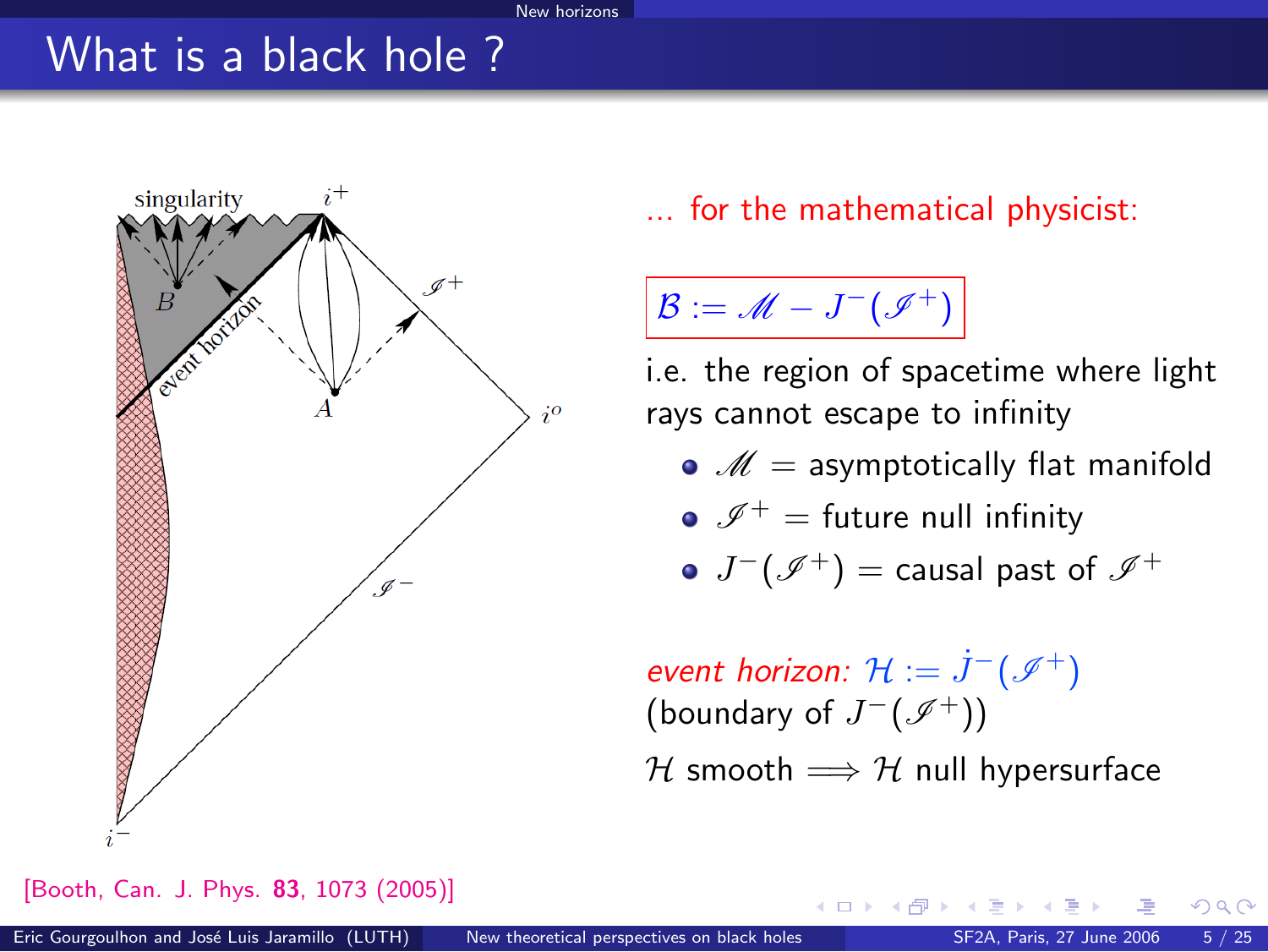### What is a black hole ?



... for the mathematical physicist:

 $\mathcal{B}:=\mathscr{M}-J^-(\mathscr{I}^+)$ 

i.e. the region of spacetime where light rays cannot escape to infinity

- $\bullet$   $\mathscr{M}$  = asymptotically flat manifold
- $\bullet$   $\mathscr{I}^+$  = future null infinity

$$
\mathsf{J}^-(\mathscr I^+) = \text{causal past of }\mathscr I^+
$$

 $\textsf{event}$  horizon:  $\mathcal{H} := \dot{J}^-(\mathscr{I}^+)$ (boundary of  $J^-(\mathscr{I}^+)$ )

H smooth  $\Longrightarrow$  H null hypersurface

**K ロ ト K 何 ト K 手**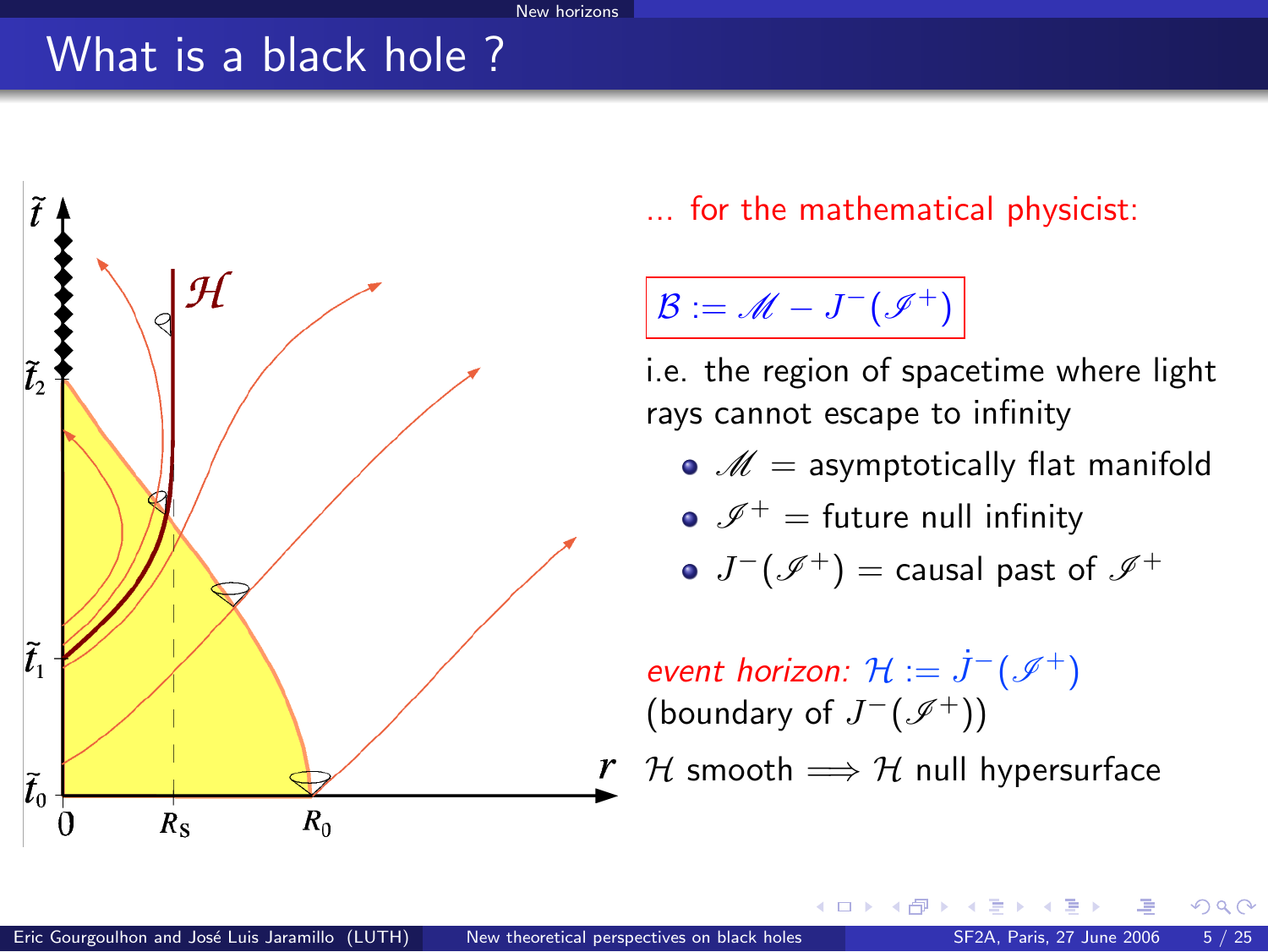# This is a highly non-local definition !

The determination of the boundary of  $J^-(\mathscr I^+)$  requires the knowledge of the entire future null infinity. Moreover this is not locally linked with the notion of strong gravitational field:

New horizons



[\[Ashtekar & Krishnan, LRR](http://www.livingreviews.org/lrr-2004-10) 7, 10 (2004)]

 $\Omega$ 

**K ロ ト K 何 ト K ヨ ト**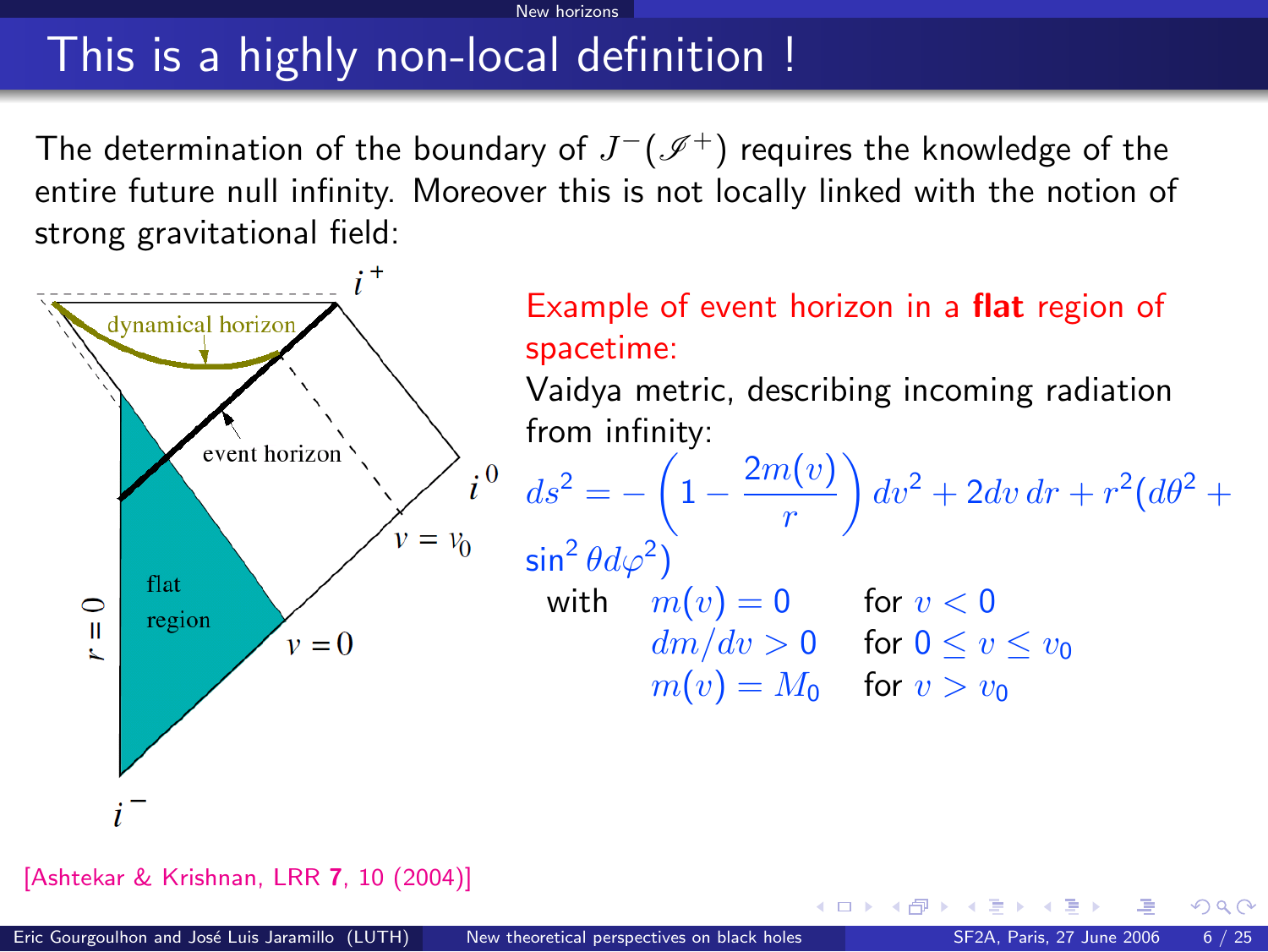# This is a highly non-local definition !

The determination of the boundary of  $J^-(\mathscr I^+)$  requires the knowledge of the entire future null infinity. Moreover this is not locally linked with the notion of strong gravitational field:

New horizons



[\[Ashtekar & Krishnan, LRR](http://www.livingreviews.org/lrr-2004-10) 7, 10 (2004)]

<span id="page-8-0"></span> $\Omega$ 

メロメ メタメ メミメス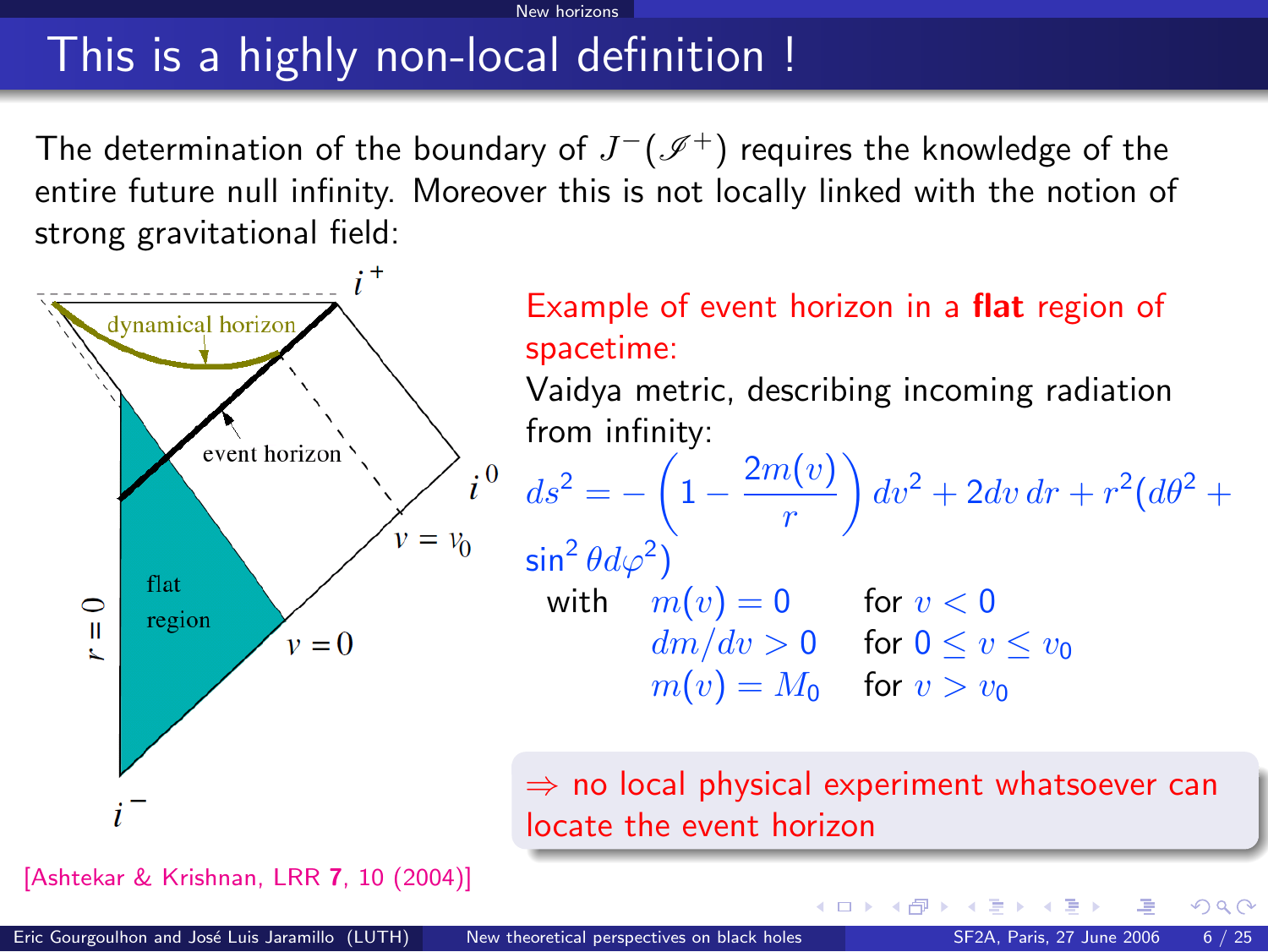#### New horizons

# Another non-local feature: teleological nature of event horizons



[\[Booth, Can. J. Phys.](http://fr.arxiv.org/abs/gr-qc/0508107) 83, 1073 (2005)]

The classical black hole boundary, i.e. the event horizon, responds in advance to what will happen in the future.

<span id="page-9-0"></span>**K ロ ト イ ト**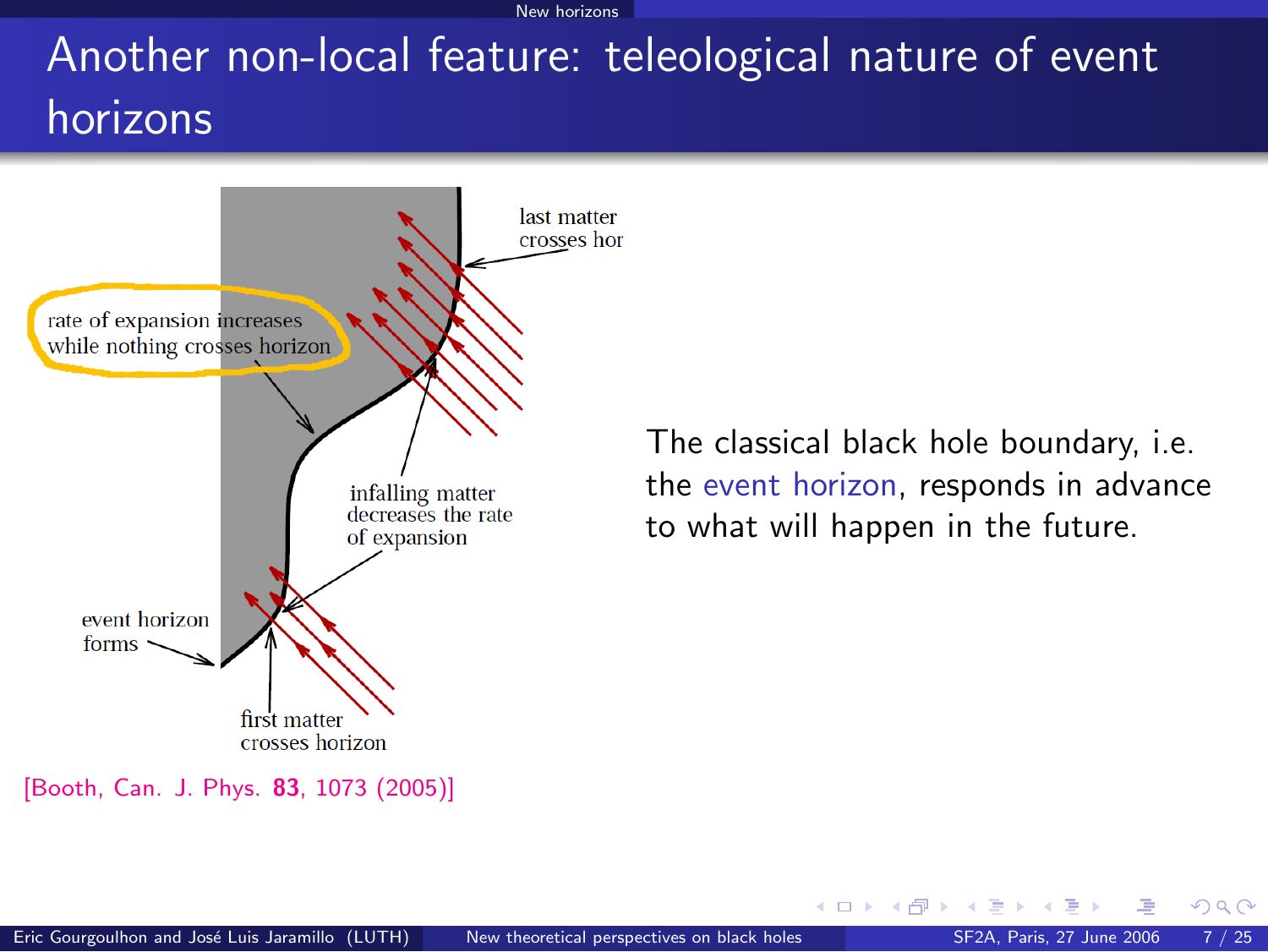New horizons

# Another non-local feature: teleological nature of event horizons



<span id="page-10-0"></span>The classical black hole boundary, i.e. the event horizon, responds in advance to what will happen in the future.

[\[Booth, Can. J. Phys.](http://fr.arxiv.org/abs/gr-qc/0508107) 83, 1073 (2005)]

#### To deal with black holes as physical objects, a local [defi](#page-9-0)[ni](#page-11-0)[ti](#page-8-0)[o](#page-9-0)[n](#page-10-0) [w](#page-11-0)[o](#page-1-0)[u](#page-2-0)[l](#page-19-0)[d](#page-20-0) [b](#page-1-0)[e](#page-2-0)[d](#page-20-0)[esi](#page-0-0)[rab](#page-39-0)le

Eric Gourgoulhon and José Luis Jaramillo (LUTH) [New theoretical perspectives on black holes](#page-0-0) SF2A, Paris, 27 June 2006 7 / 25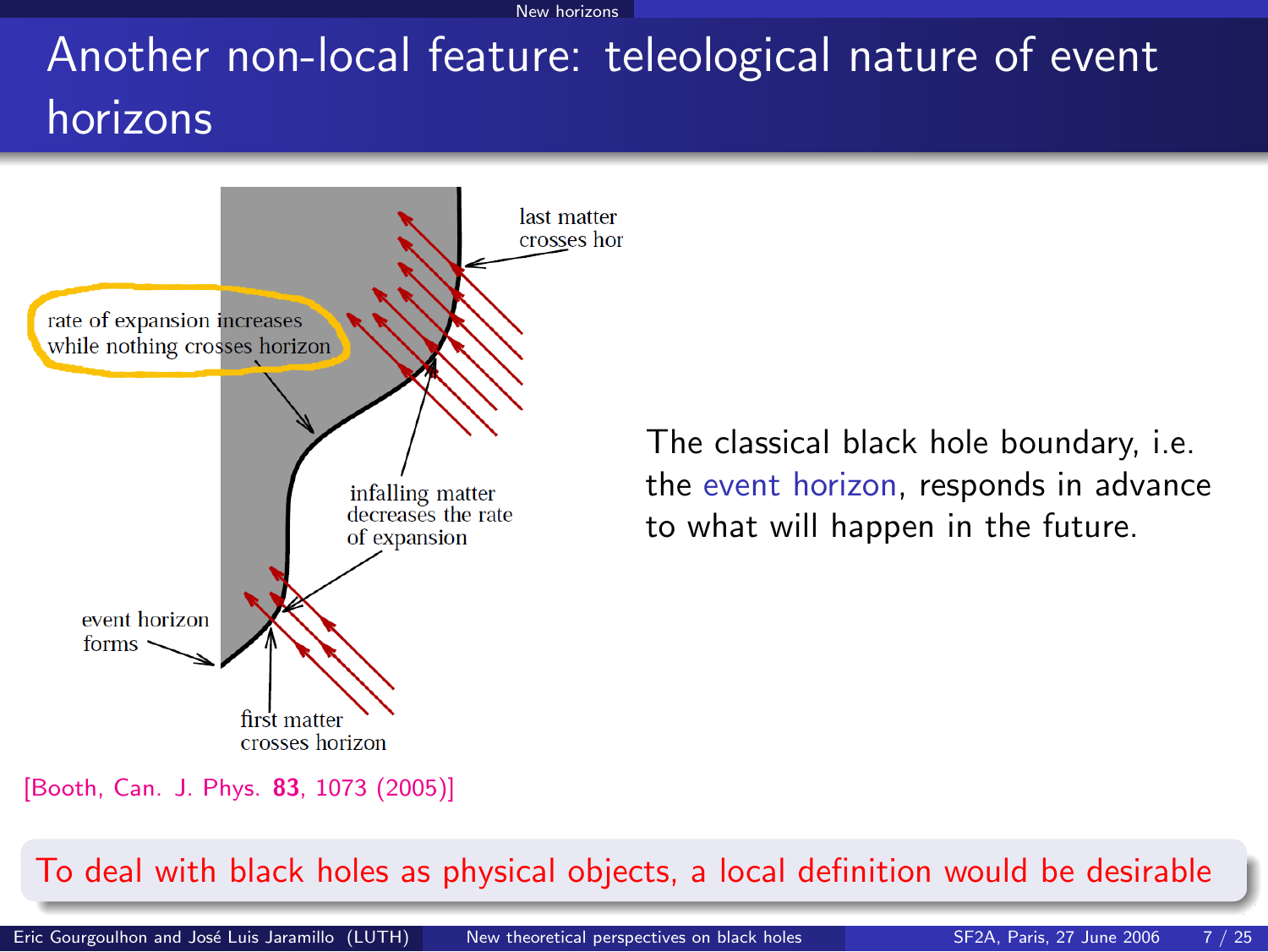### Local characterizations of black holes

Recently a new paradigm appeared in the theoretical approach of black holes: instead of event horizon, black holes are described by

- trapping horizons (Hayward 1994)
- isolated horizons (Ashtekar et al. 1999)
- dynamical horizons (Ashtekar and Krishnan 2002)

All these concepts are **local** and are based on the notion of trapped surfaces

Motivations: quantum gravity, numerical relativity

<span id="page-11-0"></span> $\Omega$ 

**K ロ ▶ | K 伺 ▶ | K ヨ ▶**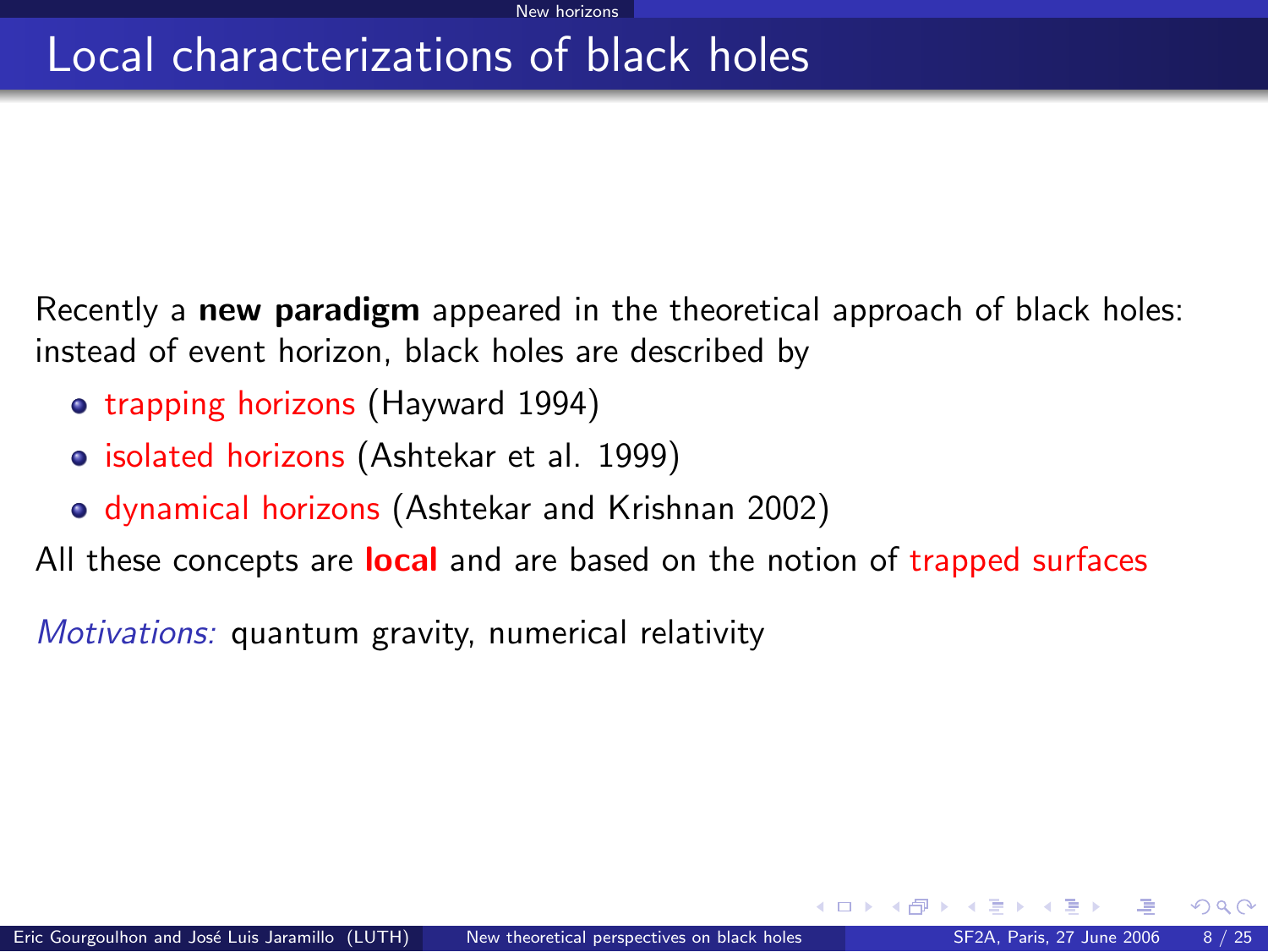#### New horizons

### Trapped surfaces

 $S$ : closed (i.e. compact without boundary) spacelike 2-dimensional surface embedded in spacetime  $(\mathcal{M}, g)$ 



∃ two future-directed null directions (light rays) orthogonal to  $S$ :  $\ell =$  outgoing, expansion  $\theta^{(\ell)}$  $\bm{k} =$  ingoing, expansion  $\theta^{(\bm{k})}$ In flat space,  $\theta^{(\bm{k})} < 0$  and  $\theta^{(\bm{\ell})} > 0$ 

**4 ロ ト 4 何 ト 4** 

 $\mathcal S$  is trapped  $\iff \theta^{(\bm{k})}\leq 0$  and  $\theta^{(\bm{\ell})}\leq 0$  $\mathcal S$  is marginally trapped  $\iff \theta^{(\bm k)}\leq 0$  and  $\theta^{(\bm \ell)}=0$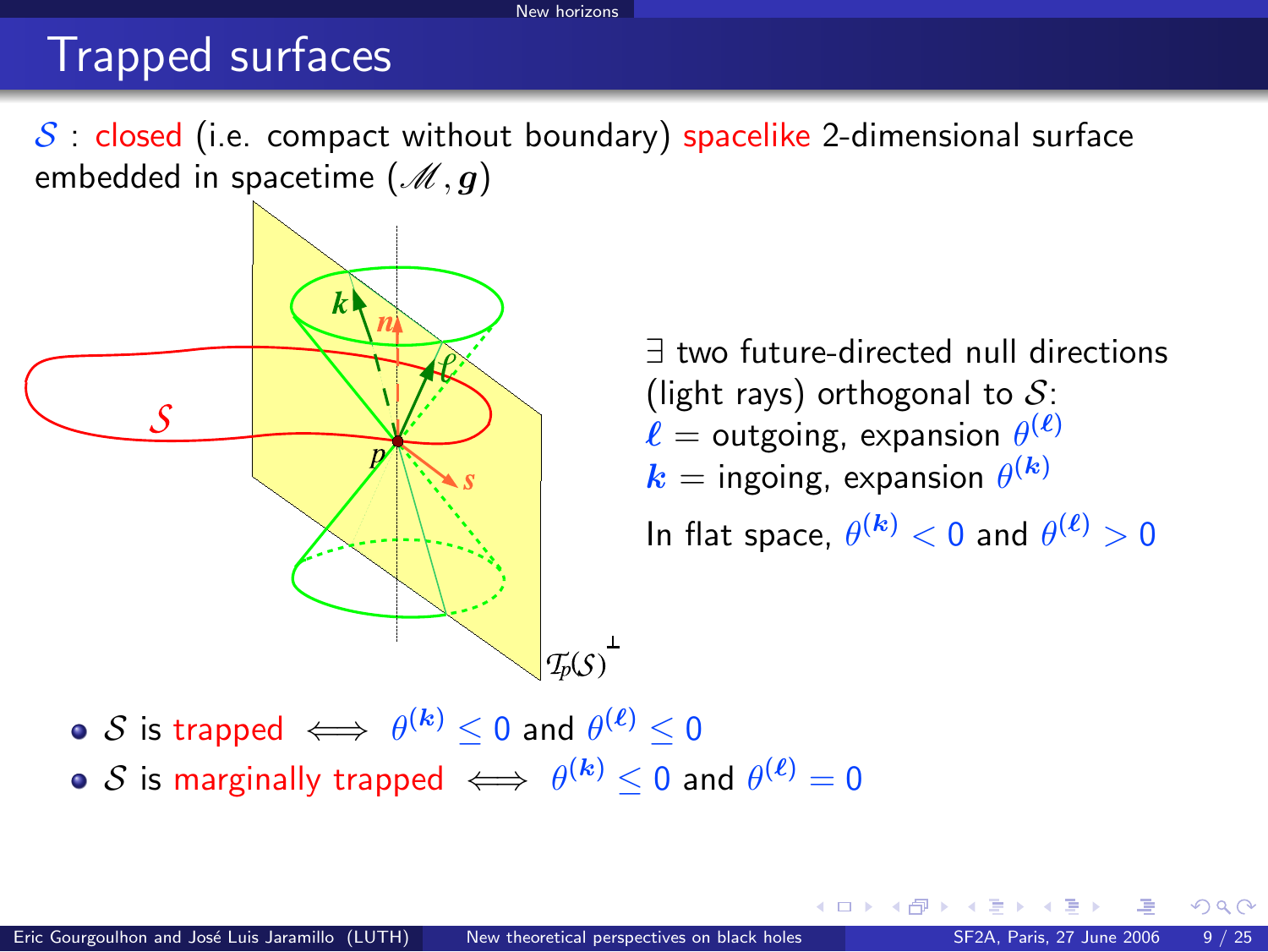#### New horizons

### Trapped surfaces

 $S$ : closed (i.e. compact without boundary) spacelike 2-dimensional surface embedded in spacetime  $(\mathcal{M}, g)$ 



∃ two future-directed null directions (light rays) orthogonal to  $S$ :  $\ell =$  outgoing, expansion  $\theta^{(\ell)}$  $\bm{k} =$  ingoing, expansion  $\theta^{(\bm{k})}$ In flat space,  $\theta^{(\bm{k})} < 0$  and  $\theta^{(\bm{\ell})} > 0$ 

 $\mathcal S$  is trapped  $\iff \theta^{(\bm{k})}\leq 0$  and  $\theta^{(\bm{\ell})}\leq 0$  $\mathcal S$  is marginally trapped  $\iff \theta^{(\bm k)}\leq 0$  and  $\theta^{(\bm \ell)}=0$ 

trapped surface  $=$  **local** concept characterizing very strong gravitational fields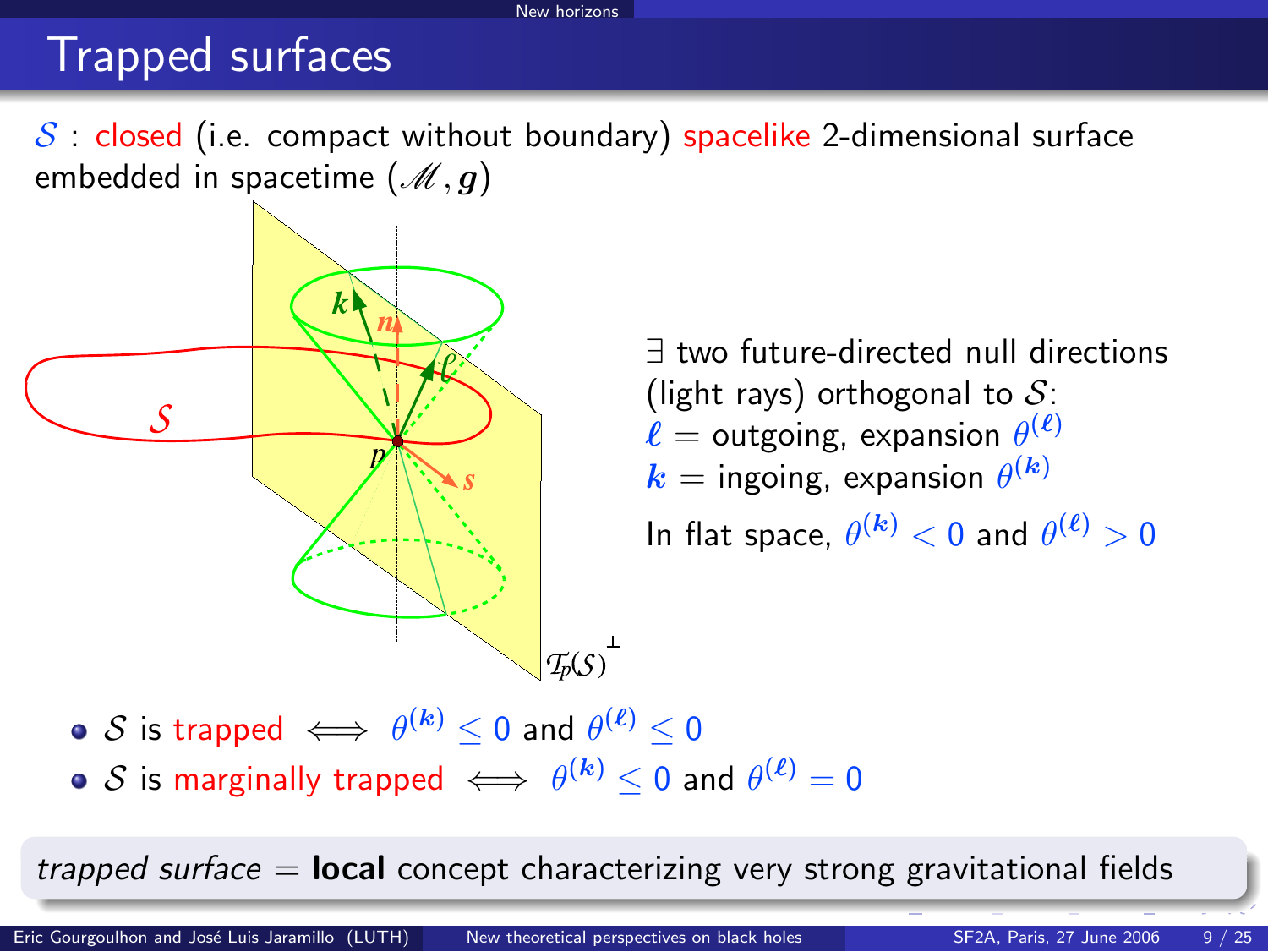## Connection with singularities and black holes

Proposition [\[Penrose \(1965\)\]](#page-0-1): provided that the weak energy condition holds, ∃ a trapped surface  $S \implies \exists$  a singularity in  $(\mathcal{M}, g)$  (in the form of a future inextendible null geodesic)

<span id="page-14-1"></span>*Proposition* [\[Hawking & Ellis \(1973\)\]](#page-0-1): provided that the cosmic censorship conjecture holds,  $\exists$  a trapped surface  $\mathcal{S} \Longrightarrow \exists$  a black hole  $\mathcal{B}$  and  $\mathcal{S} \subset \mathcal{B}$ 

<span id="page-14-0"></span> $\Omega$ 

**K ロ ▶ K 何 ▶ K 手**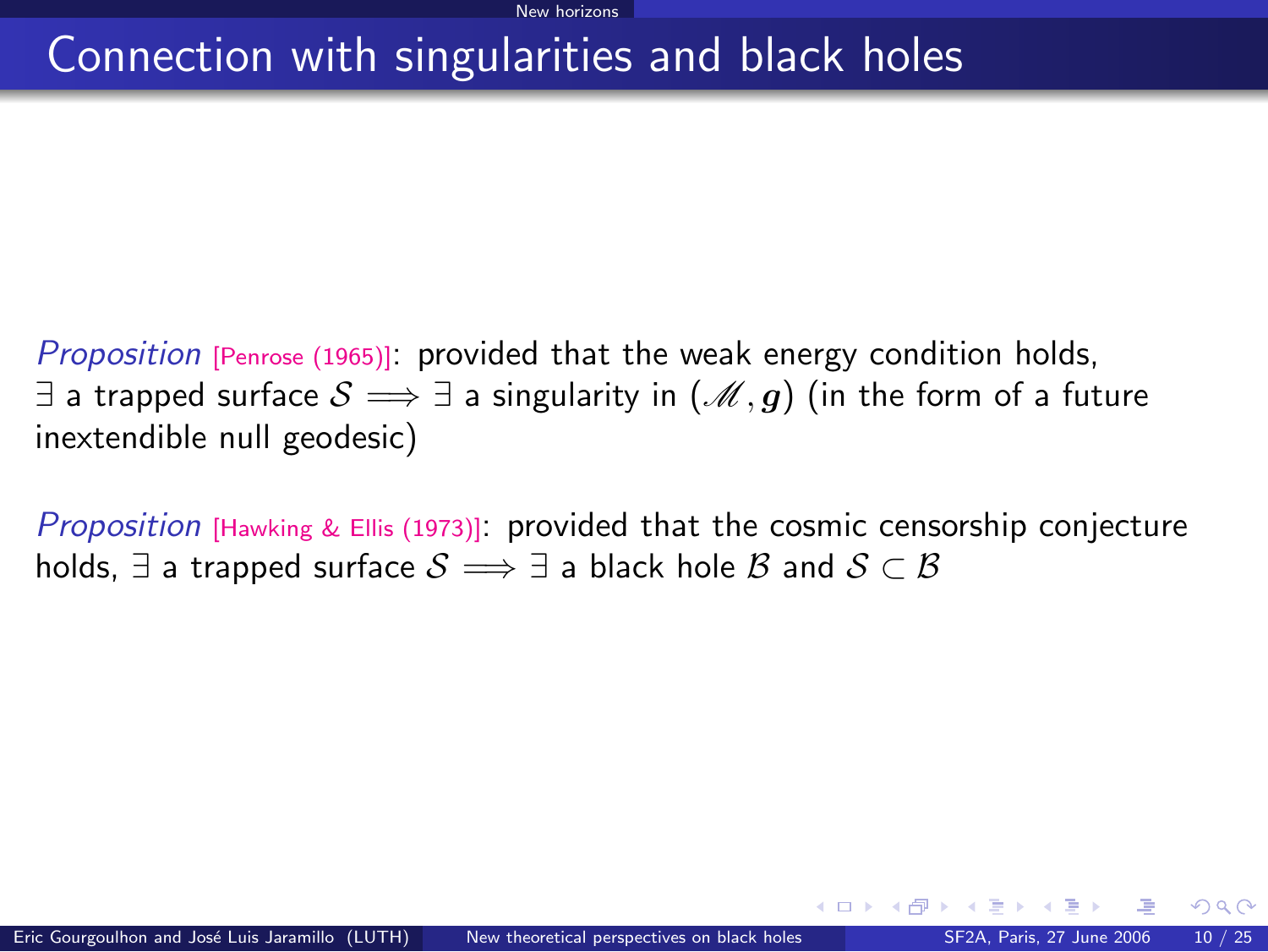New horizons

A hypersurface H of  $(\mathcal{M}, g)$  is said to be



• a future outer trapping horizon (FOTH) iff

<span id="page-15-0"></span>そロト

(i)  $H$  foliated by marginally trapped 2-surfaces  $(\theta^{(\bm{k})} < 0$  and  $\theta^{(\bm{\ell})} = 0)$ (ii)  $\mathcal{L}_{\mathbf{k}} \theta^{(\ell)} < 0$ 

[\[Hayward, PRD](http://link.aps.org/abstract/PRD/v49/p6467) 49, 6467 (1994)]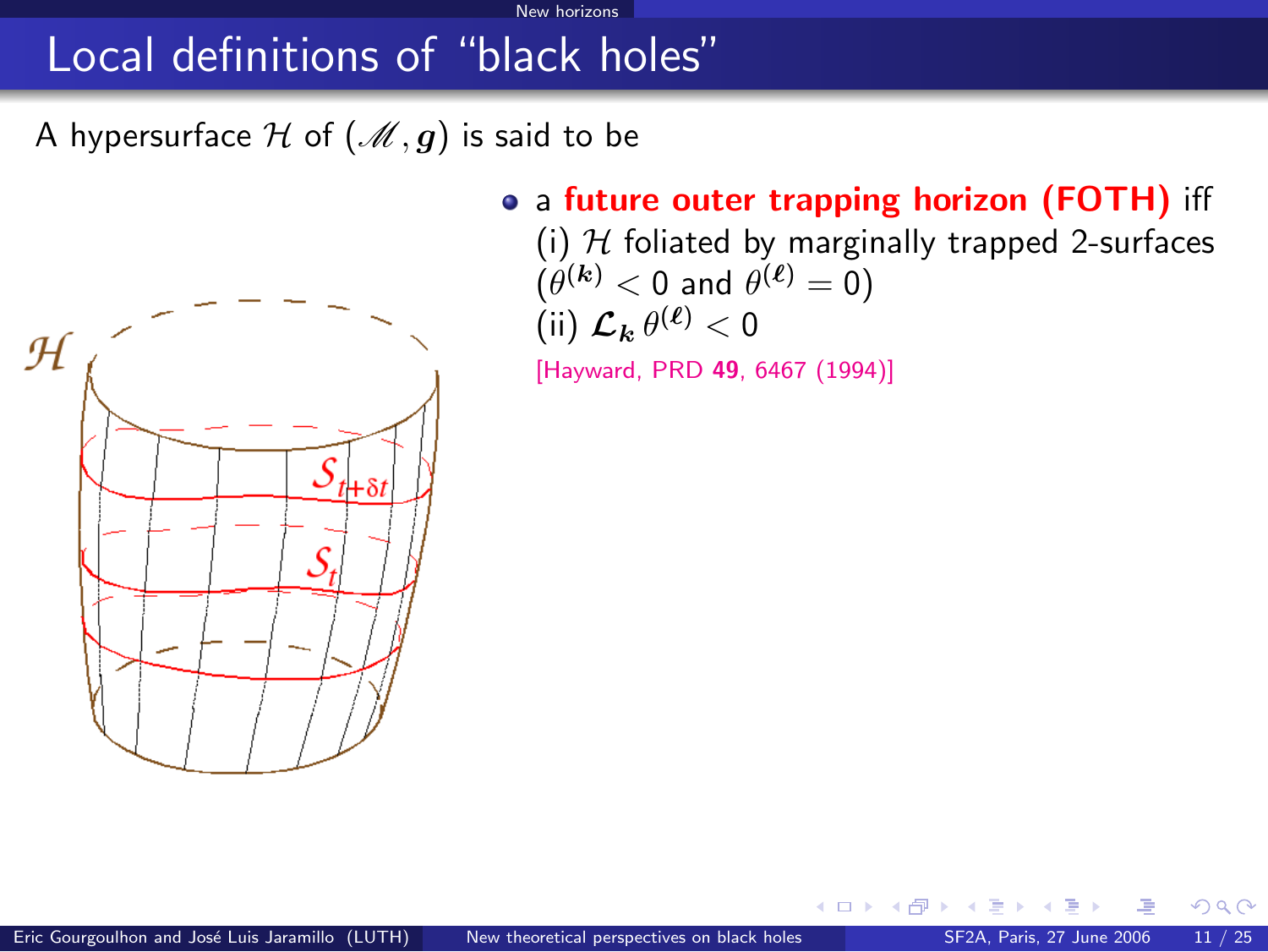New horizons

A hypersurface H of  $(\mathcal{M}, g)$  is said to be



• a future outer trapping horizon (FOTH) iff

(i)  $H$  foliated by marginally trapped 2-surfaces  $(\theta^{(\bm{k})} < 0$  and  $\theta^{(\bm{\ell})} = 0)$ (ii)  $\mathcal{L}_{\mathbf{k}} \theta^{(\ell)} < 0$ 

[\[Hayward, PRD](http://link.aps.org/abstract/PRD/v49/p6467) 49, 6467 (1994)]

• a dynamical horizon iff

(i)  $H$  is foliated by marginally trapped 2-surfaces (ii)  $H$  is spacelike

[\[Ashtekar & Krishnan, PRL](http://link.aps.org/abstract/PRL/v89/e261101) 89 261101 (2002)]

そロト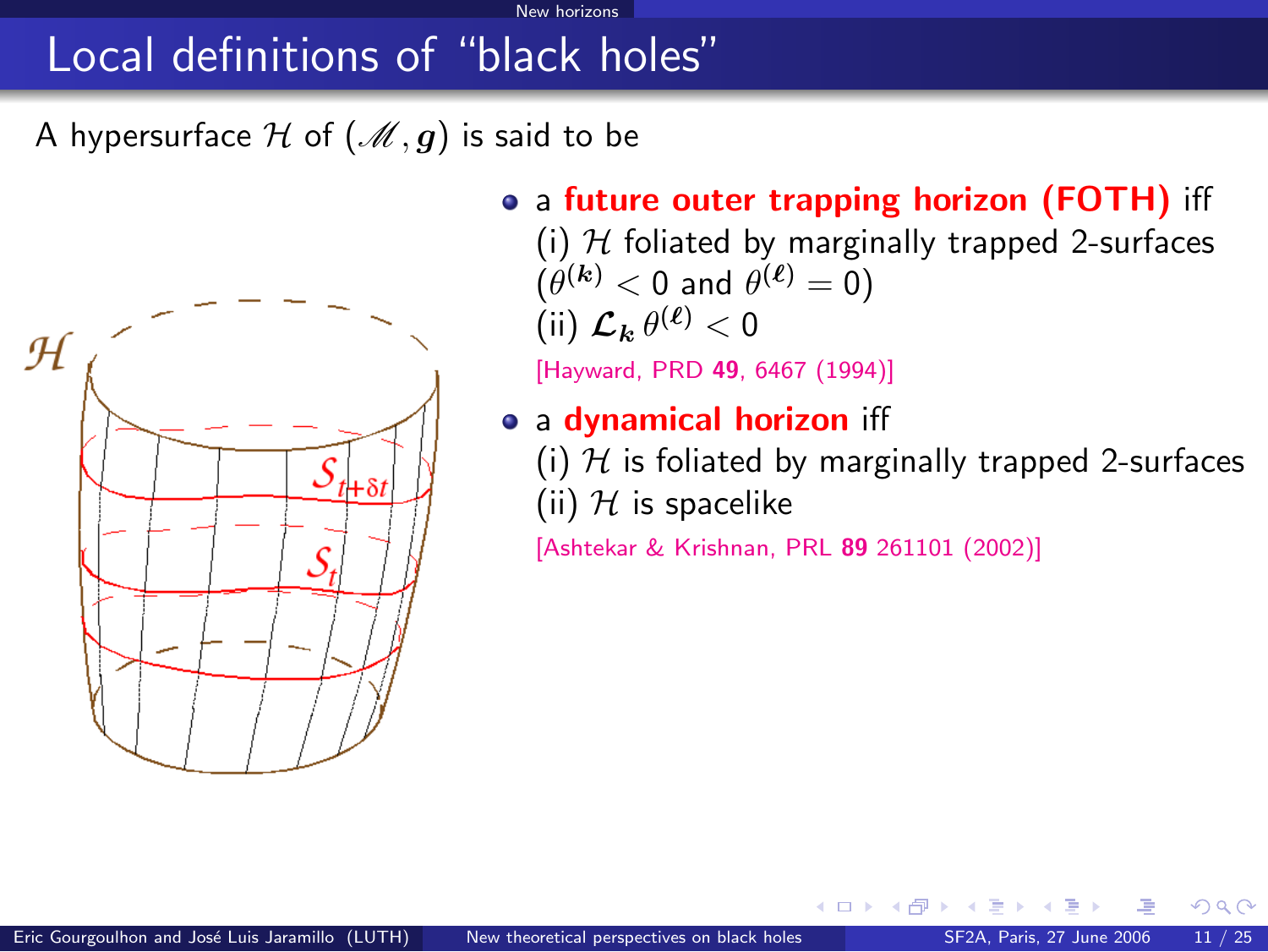New horizons

A hypersurface H of  $(\mathcal{M}, g)$  is said to be



• a future outer trapping horizon (FOTH) iff

(i)  $H$  foliated by marginally trapped 2-surfaces  $(\theta^{(\bm{k})} < 0$  and  $\theta^{(\bm{\ell})} = 0)$ (ii)  $\mathcal{L}_{\mathbf{k}} \theta^{(\ell)} < 0$ 

[\[Hayward, PRD](http://link.aps.org/abstract/PRD/v49/p6467) 49, 6467 (1994)]

- a dynamical horizon iff
	- (i)  $H$  is foliated by marginally trapped 2-surfaces (ii)  $H$  is spacelike

[\[Ashtekar & Krishnan, PRL](http://link.aps.org/abstract/PRL/v89/e261101) 89 261101 (2002)]

<span id="page-17-0"></span>4 D F

- a non-expanding horizon iff
	- (i) H is null (null normal  $\ell$ )  $(iii) \theta^{(\ell)} = 0$  [Hájiček (1973)]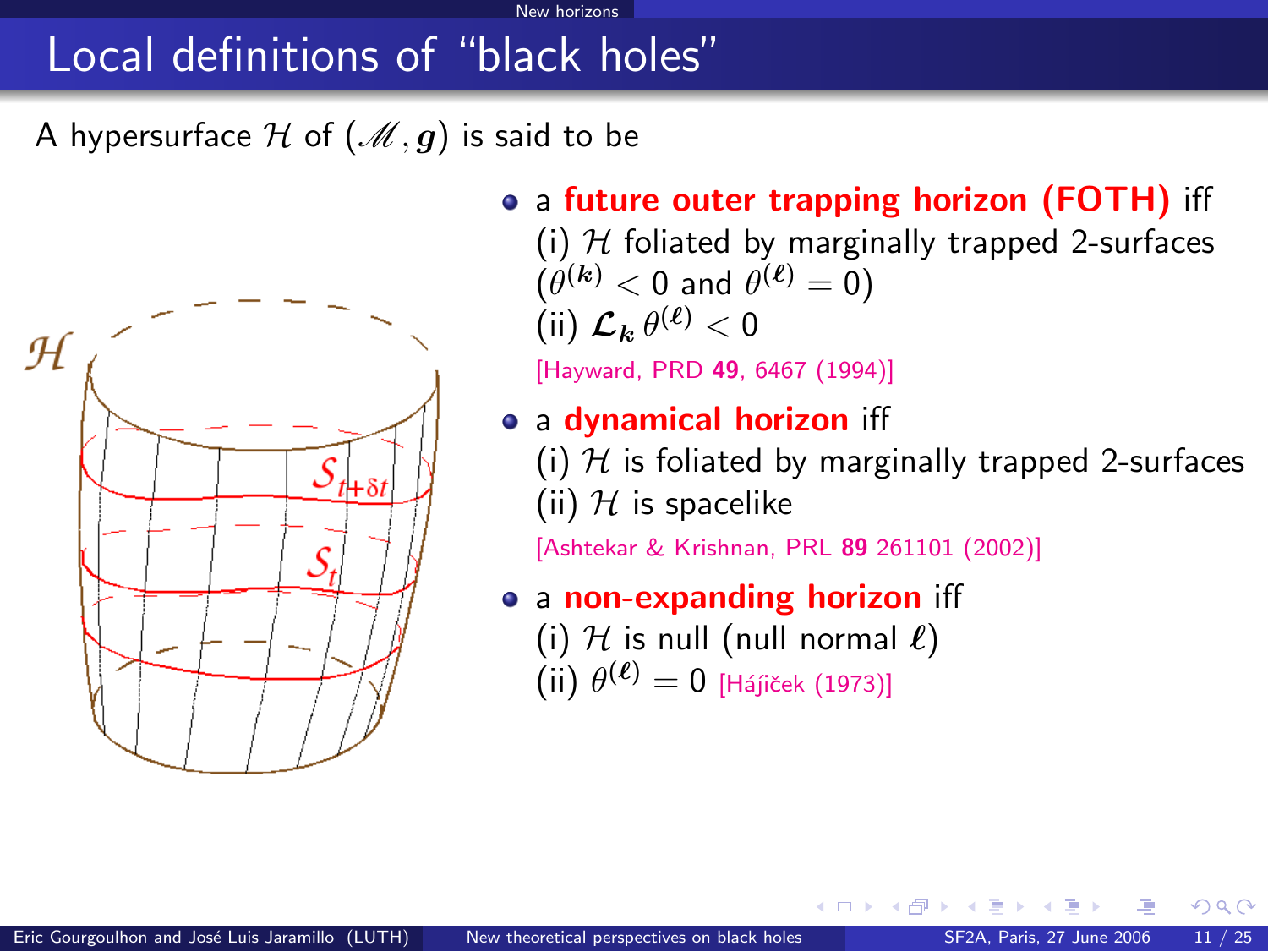New horizon

A hypersurface H of  $(\mathcal{M}, g)$  is said to be



• a future outer trapping horizon (FOTH) iff

(i)  $H$  foliated by marginally trapped 2-surfaces  $(\theta^{(\bm{k})} < 0$  and  $\theta^{(\bm{\ell})} = 0)$ (ii)  $\mathcal{L}_{\mathbf{k}} \theta^{(\ell)} < 0$ 

[\[Hayward, PRD](http://link.aps.org/abstract/PRD/v49/p6467) 49, 6467 (1994)]

### • a dynamical horizon iff

(i)  $H$  is foliated by marginally trapped 2-surfaces (ii)  $H$  is spacelike

[\[Ashtekar & Krishnan, PRL](http://link.aps.org/abstract/PRL/v89/e261101) 89 261101 (2002)]

### • a non-expanding horizon iff

- (i)  $H$  is null (null normal  $\ell$ )
- $(iii) \theta^{(\ell)} = 0$  [Hájiček (1973)]
- an isolated horizon iff
	- (i)  $H$  is a non-expanding horizon

(ii)  $H$ 's full geometry is not evolving along the null generators:  $[\mathcal{L}_\ell, \hat{\nabla}] = 0$ 

<span id="page-18-0"></span>[\[Ashtekar, Beetle & Fairh](http://stacks.iop.org/0264-9381/16/L1)[ur](#page-17-0)[st,](http://stacks.iop.org/0264-9381/16/L1)[C](http://stacks.iop.org/0264-9381/16/L1)[Q](#page-14-0)[G](#page-15-0) [16](#page-19-0)[,](#page-1-0) [L1](#page-2-0)[\(1](#page-20-0)[99](#page-1-0)[9](#page-2-0)[\)\]](#page-19-0)  $\Omega$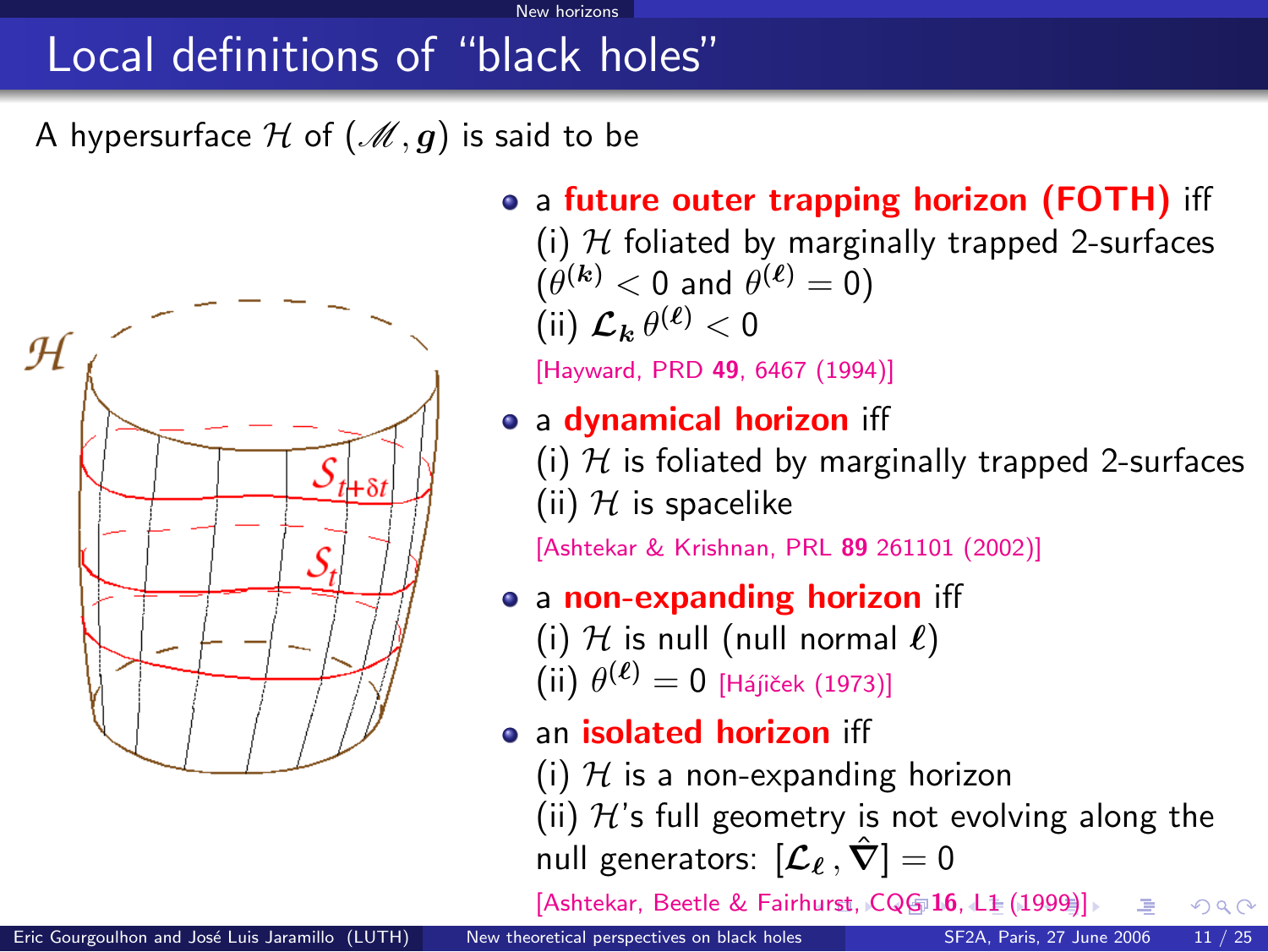### Dynamics of these new horizons

The *dynamical horizons* and *trapping horizons* have their **own dynamics**, ruled by the Einstein equation.

In particular, one can establish for them

- **o** first and second laws of black hole mechanics [\[Ashtekar & Krishnan, PRD](http://link.aps.org/abstract/PRD/v68/e104030) <sup>68</sup>, 104030 (2003)], [Hayward, PRD <sup>70</sup>[, 104027 \(2004\)\]](http://link.aps.org/abstract/PRD/v70/e104027)
- a Navier-Stokes like equation  $\Rightarrow$  viscous membrane behavior as for the event horizon ("membrane paradigm") [\[Gourgoulhon, PRD](http://link.aps.org/abstract/PRD/v72/e104007) 72, 104007 (2005)]

<span id="page-19-0"></span> $\Omega$ 

**K ロ ▶ K 何 ▶ K 手**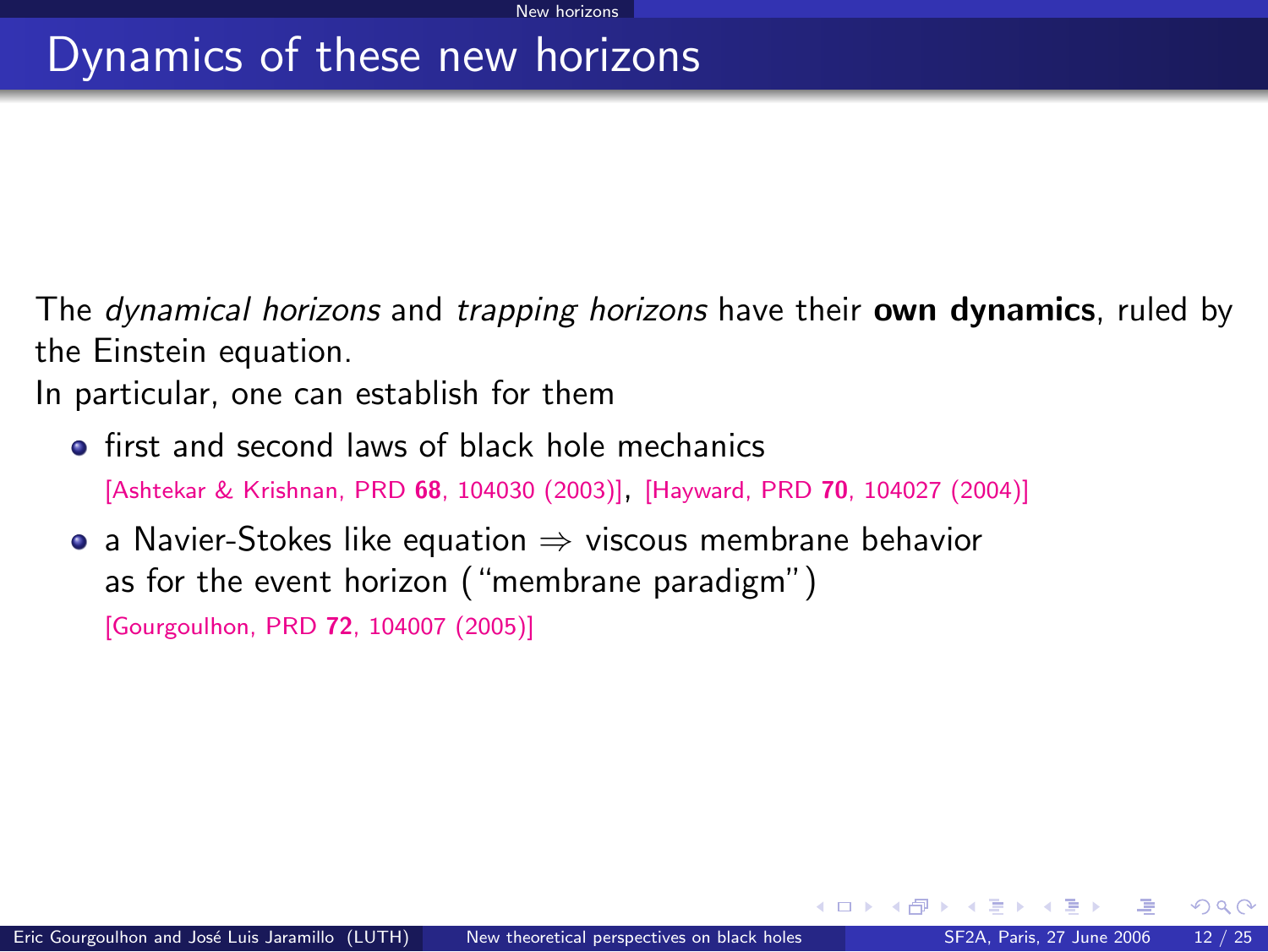## **Outline**



2 [A Navier-Stokes-like equation](#page-20-0)

**3** [Applications to numerical relativity](#page-32-0)

 $\sim$ 

**K ロ ▶ K 御 ▶ K 舌** 

<span id="page-20-0"></span> $299$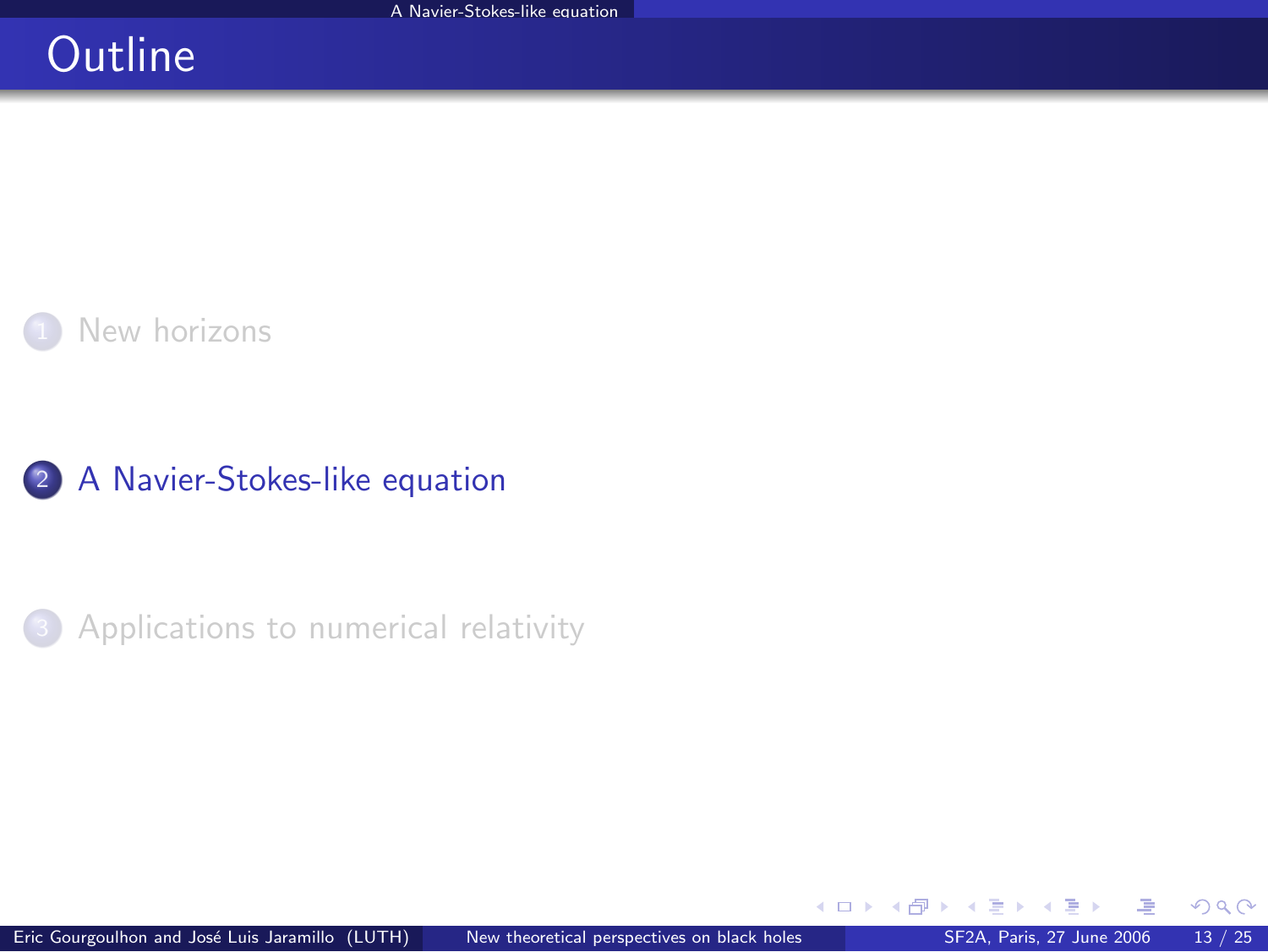## Concept of black hole viscosity

- Hartle and Hawking (1972, 1973): introduced the concept of **black hole** viscosity when studying the response of the event horizon to external perturbations
- Damour (1979): 2-dimensional **Navier-Stokes** like equation for the event horizon  $\implies$  shear viscosity and bulk viscosity
- Thorne and Price (1986): membrane paradigm for black holes

 $\Omega$ 

**K ロ ト K 何 ト K ヨ ト**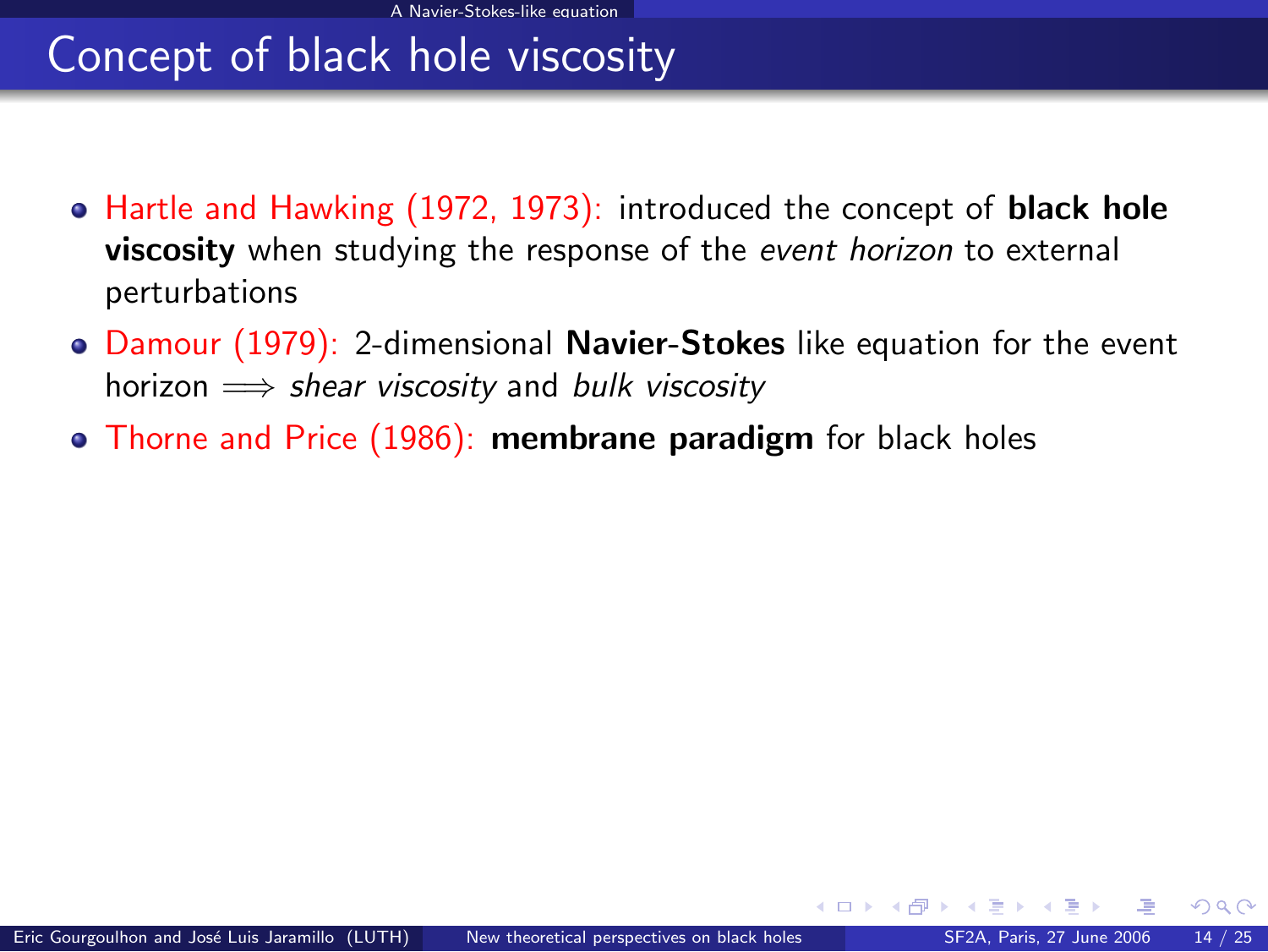## Concept of black hole viscosity

- Hartle and Hawking (1972, 1973): introduced the concept of **black hole** viscosity when studying the response of the event horizon to external perturbations
- Damour (1979): 2-dimensional Navier-Stokes like equation for the event horizon  $\implies$  shear viscosity and bulk viscosity
- Thorne and Price (1986): membrane paradigm for black holes

Shall we restrict the analysis to the event horizon ?

Can we extend the concept of viscosity to the local characterizations of black hole recently introduced, i.e. future outer trapping horizons and dynamical horizons ?

 $NB:$  event horizon  $=$  null hypersurface future outer trapping horizon  $=$  null or spacelike hypersurface  $d$ ynamical horizon = spacelike hypersurface

 $QQ$ 

 $4$  O  $\rightarrow$   $4$   $\overline{m}$   $\rightarrow$   $4$   $\overline{m}$   $\rightarrow$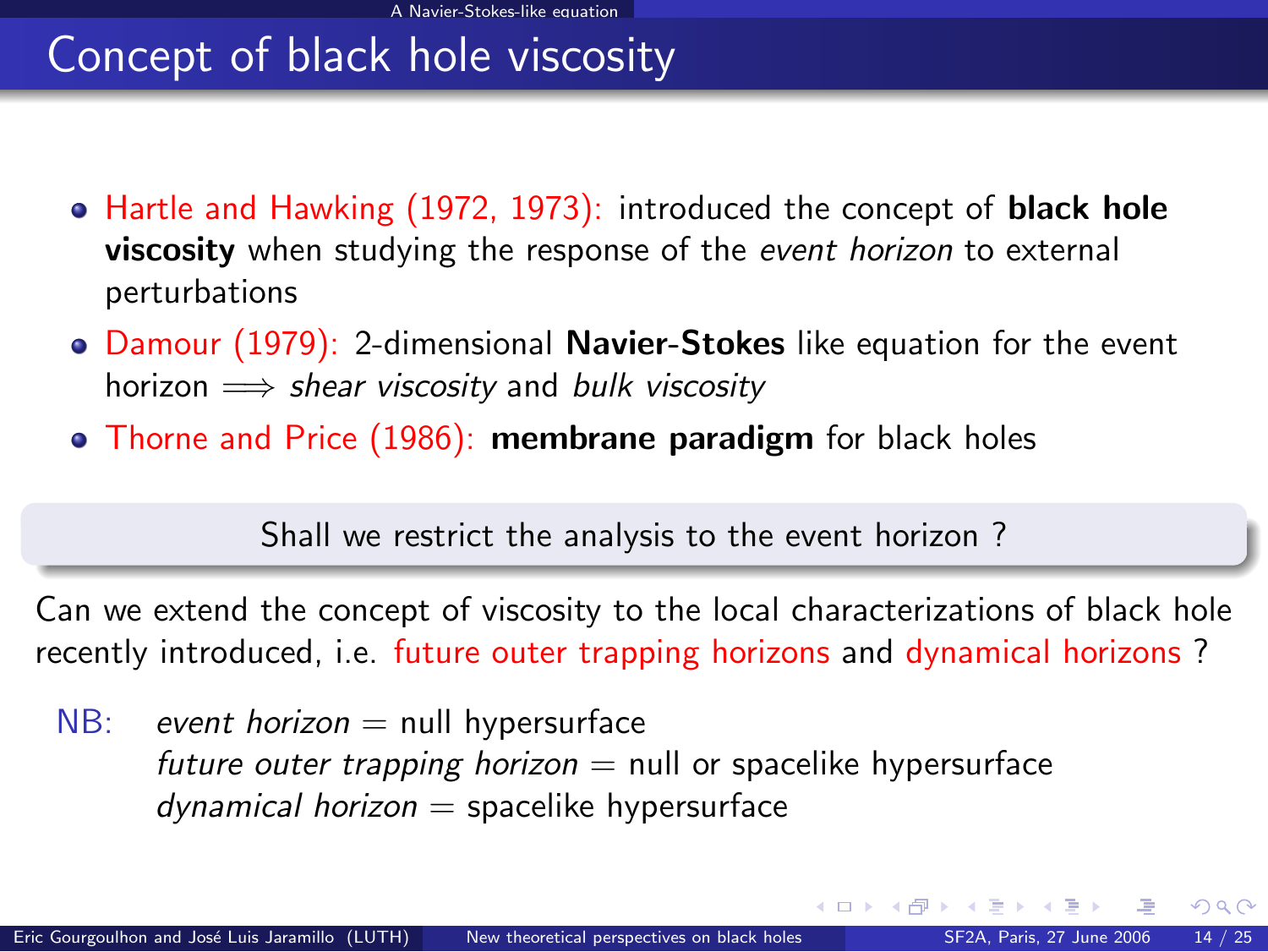### <span id="page-23-0"></span>Navier-Stokes equation in Newtonian fluid dynamics

$$
\rho\left(\frac{\partial v^i}{\partial t} + v^j \nabla_j v^i\right) = -\nabla^i P + \mu \Delta v^i + \left(\zeta + \frac{\mu}{3}\right) \nabla^i (\nabla_j v^j) + f^i
$$

or, in terms of fluid momentum density  $\pi_i:=\rho v_i$ ,

$$
\frac{\partial \pi_i}{\partial t} + v^j \nabla_j \pi_i + \theta \pi_i = -\nabla_i P + 2\mu \nabla^j \sigma_{ij} + \zeta \nabla_i \theta + f_i
$$

where  $\theta$  is the fluid expansion:

$$
\theta:=\nabla_j v^j
$$

and  $\sigma_{ij}$  the velocity shear tensor:

$$
\sigma_{ij} := \frac{1}{2} \left( \nabla_i v_j + \nabla_j v_i \right) - \frac{1}{3} \theta \, \delta_{ij}
$$

P is the pressure,  $\mu$  the shear viscosity,  $\zeta$  the bulk viscosity and  $f_i$  the density of external forces

4 **D** F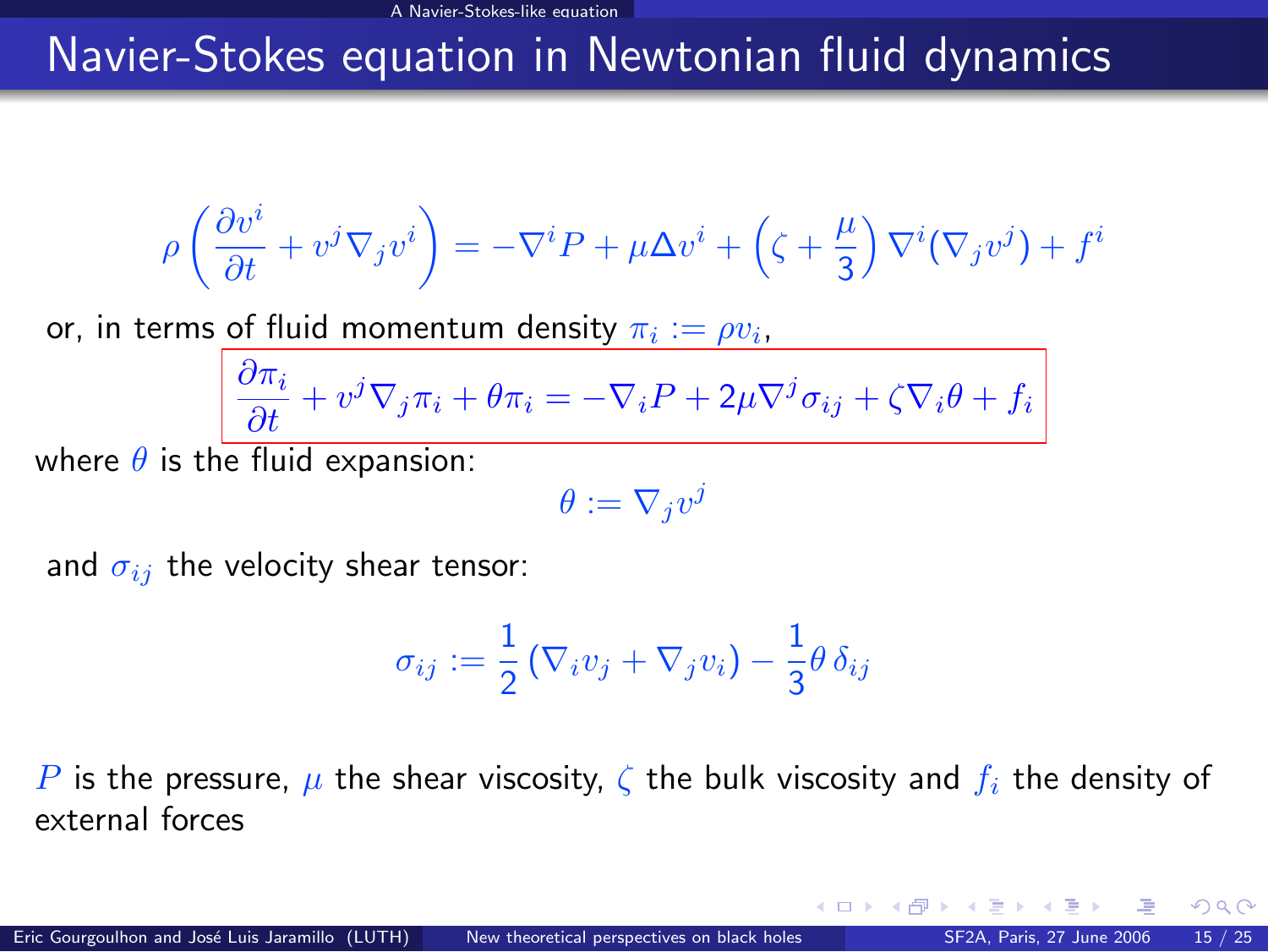### Evolution vector on the horizon



Vector field  $h$  on  $H$  defined by

- (i)  $h$  is tangent to  $H$
- (ii) h is orthogonal to  $S_t$

• (iii) 
$$
\mathcal{L}_{h} t = h^{\mu} \partial_{\mu} t = \langle \mathbf{d} t, h \rangle = 1
$$

NB: (iii)  $\implies$  the 2-surfaces  $S_t$  are Lie-dragged by  $h$ 

そロト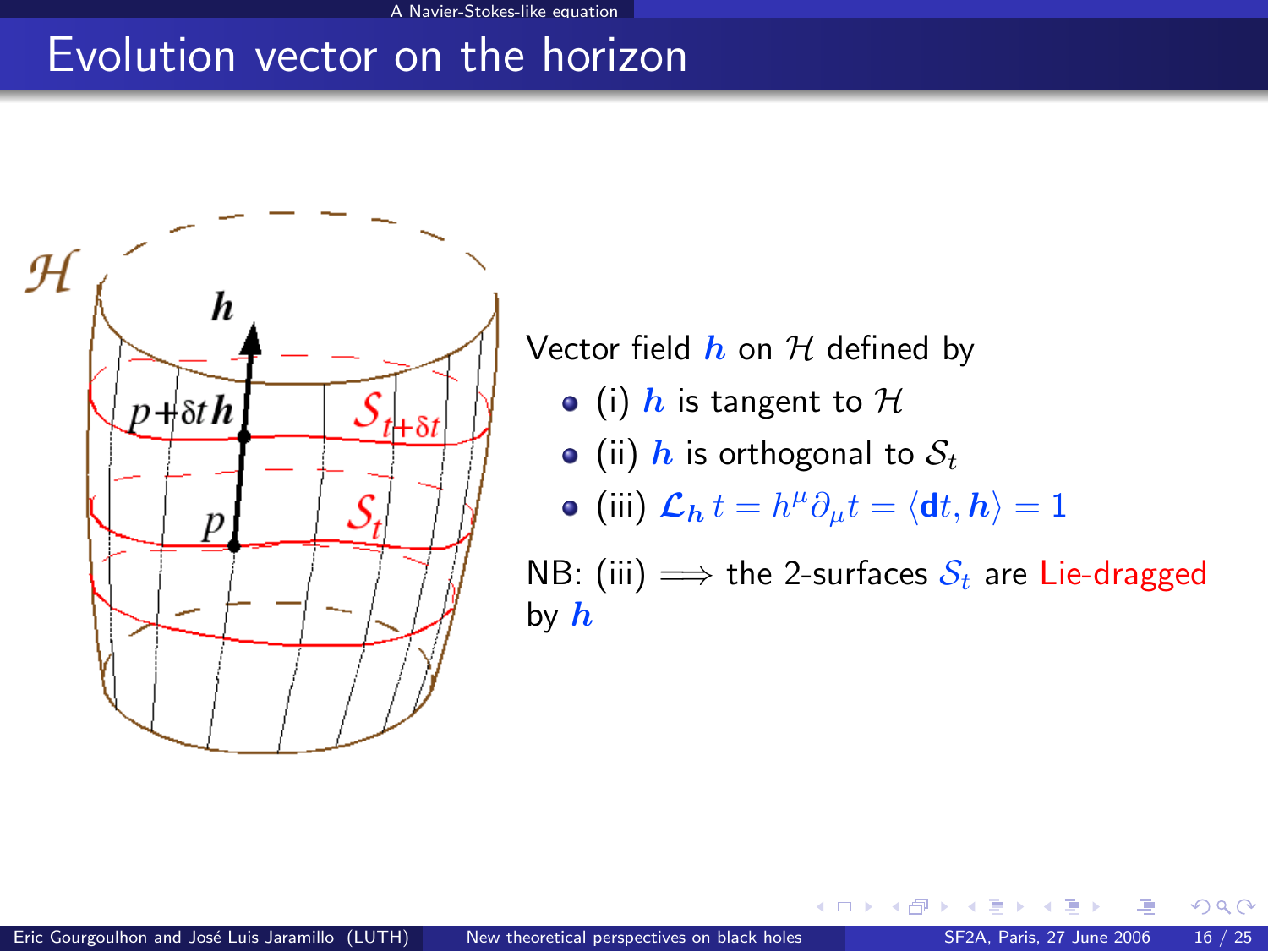#### A Navier-Stokes-like equation

### Generalized Damour-Navier-Stokes equation

For a future trapping horizon, one can derive from Einstein equation the following relation [\[Gourgoulhon, PRD](http://link.aps.org/abstract/PRD/v72/e104007) <sup>72</sup>, 104007 (2005)]

$$
{}^S\mathcal{L}_h\,\mathbf{\Omega}^{(\ell)} + \theta^{(h)}\,\mathbf{\Omega}^{(\ell)} = \mathcal{D}\kappa - \mathcal{D}\cdot\vec{\sigma}^{(m)} - \frac{1}{2}\mathcal{D}\theta^{(h)} - \theta^{(k)}\mathcal{D}C + 8\pi\vec{q}^*T\cdot m
$$

- $\mathbf{\Omega}^{(\ell)}$  : normal fundamental form of  $\mathcal{S}_t$  associated with null normal  $\ell$
- $\theta^{(\bm{h})}$ ,  $\theta^{(\bm{m})}$  and  $\theta^{(\bm{k})}$ : expansion scalars of  $\mathcal{S}_t$  along the vectors  $\bm{h},\,\bm{m}$  and  $\bm{k}$
- $\bullet$   $\mathcal{D}$  : covariant derivative within  $(\mathcal{S}_t, \mathbf{q})$
- $\kappa = -k \cdot \nabla_h h$  : "surface-gravity"
- $\sigma^{(m)}$  : shear tensor of  $\mathcal{S}_t$  along the vector  $m$
- $\bullet$  C : half the scalar square of  $\bm{h}$

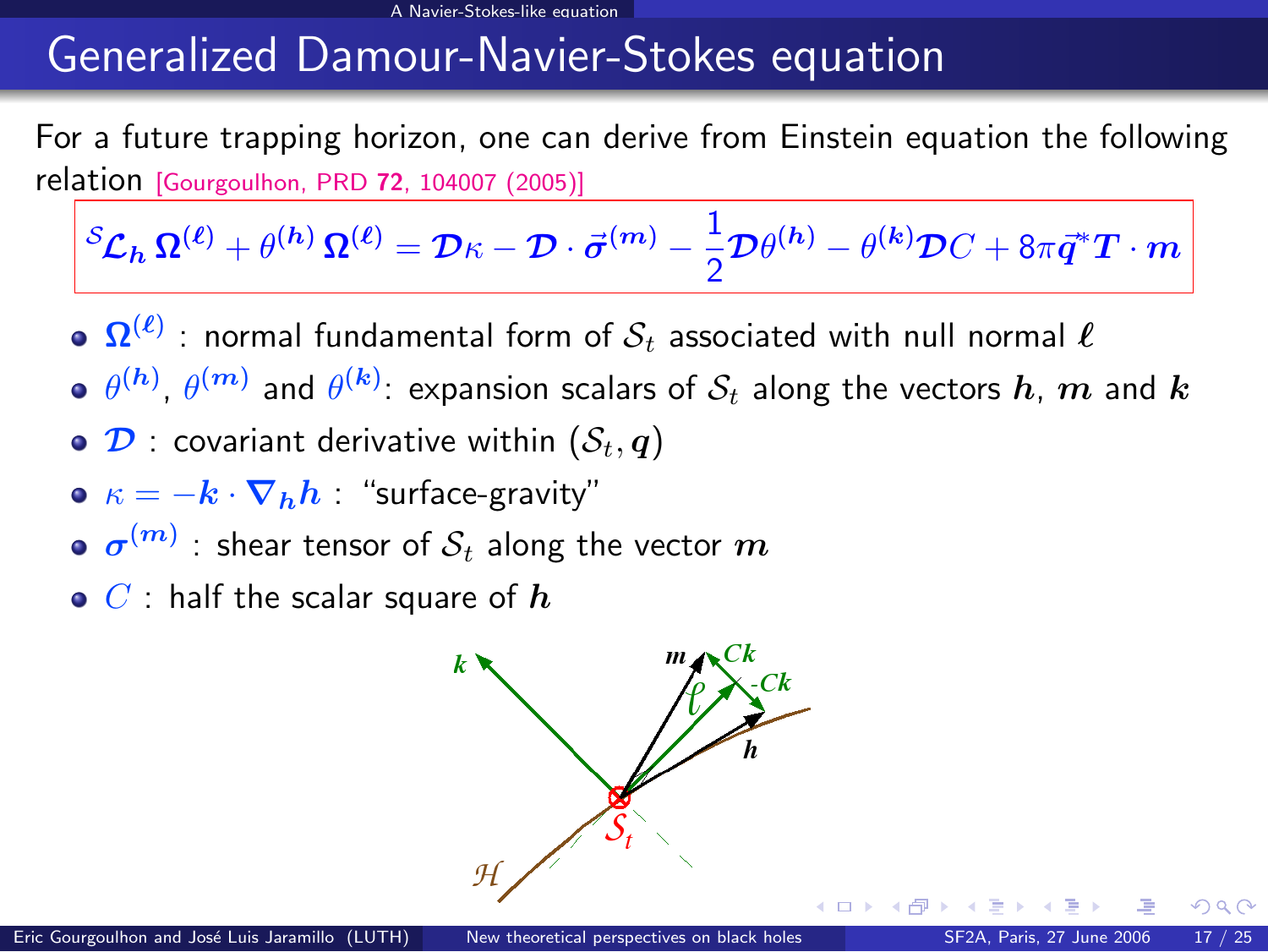# Equivalent form

$$
\frac{\mathcal{S}_{\mathcal{L}_h \pi} + \theta^{(h)} \pi = -\mathcal{D}P + 2\mu \mathcal{D} \cdot \vec{\sigma}^{(m)} + \zeta \mathcal{D}\theta^{(h)} - \theta^{(k)} \mathcal{D}C + f}{\pi := -\frac{1}{8\pi} \Omega^{(\ell)}
$$
 momentum surface density  
\n
$$
P := \frac{\kappa}{8\pi}
$$
 pressure  
\n
$$
\mu := \frac{1}{16\pi}
$$
 shear viscosity  
\n
$$
\zeta := \frac{1}{16\pi}
$$
 bulk viscosity  
\n
$$
f := -\vec{q}^*T \cdot m
$$
 external force surface density ( $T$  = stress-energy tensor)

Similar to the Navier-Stokes-like equation obtained by Damour (1978) for an event horizon, except for the positive bulk viscosity.

 $\Omega$ 

**K ロ ト K 伊 ト K**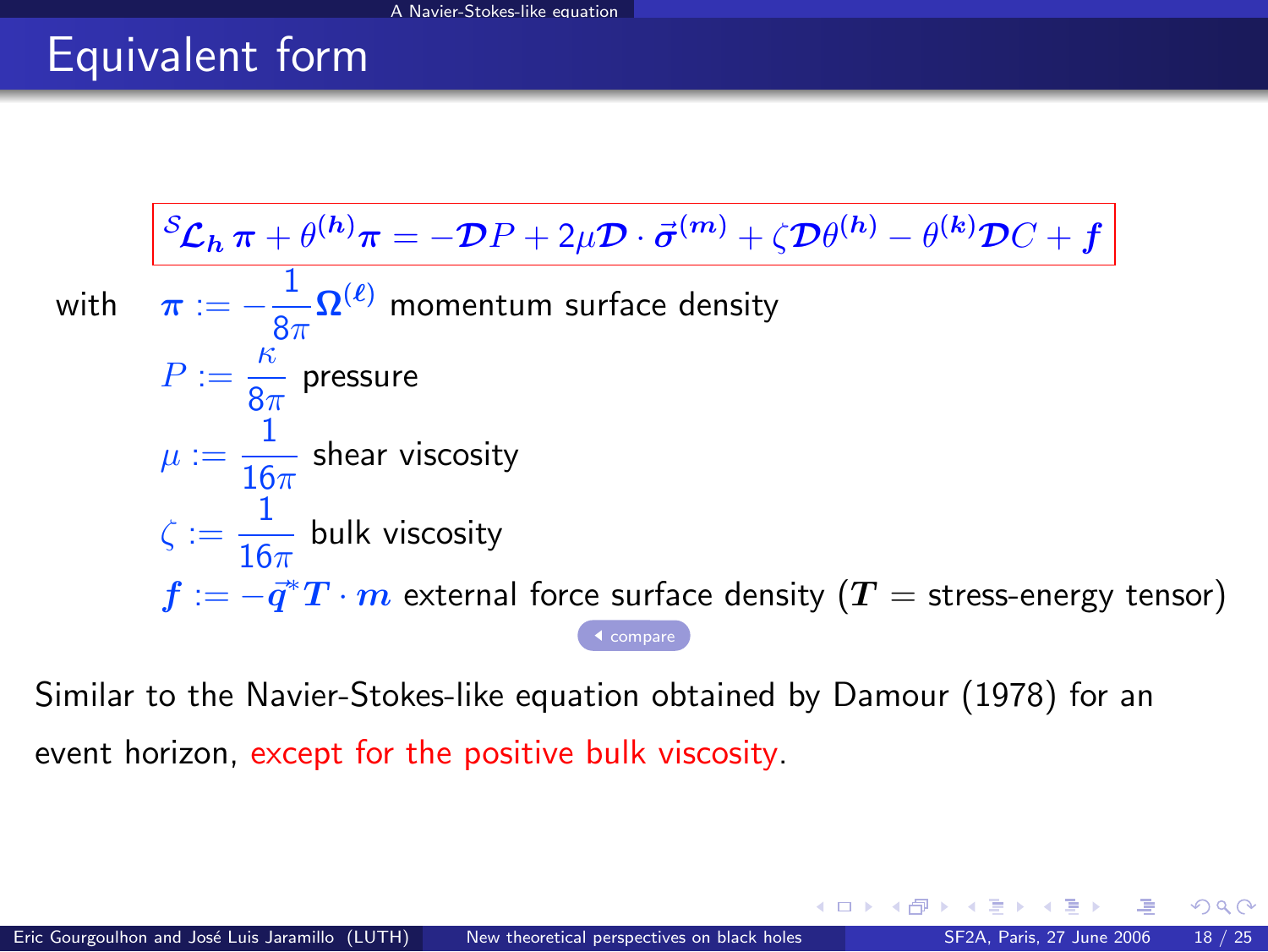### Generalized angular momentum

Definition [\[Booth & Fairhurst, CQG](http://arxiv.org/abs/gr-qc/0505049) 22, 4545 (2005)]: Let  $\varphi$  be a vector field on H which

- is tangent to  $S_t$
- **o** has closed orbits
- has vanishing divergence with respect to the induced metric:  $\mathcal{D} \cdot \varphi = 0$

The generalized angular momentum associated with  $\varphi$  is then defined by

$$
J(\varphi):=-\frac{1}{8\pi}\oint_{\mathcal{S}_t}\langle \pmb{\Omega}^{(\pmb{\ell})},\varphi\rangle^{\,\mathcal{S}_{\pmb{\epsilon}}},
$$

Remark 1: does not depend upon the choice of null vector  $\ell$ , thanks to the divergence-free property of  $\varphi$ Remark 2:

- **•** coincides with Ashtekar & Krishnan's definition for a dynamical horizon
- coincides with Brown-York angular momentum if H is timelike and  $\varphi$  a Killing vector

 $\Omega$ 

イロト イ押ト イヨト イ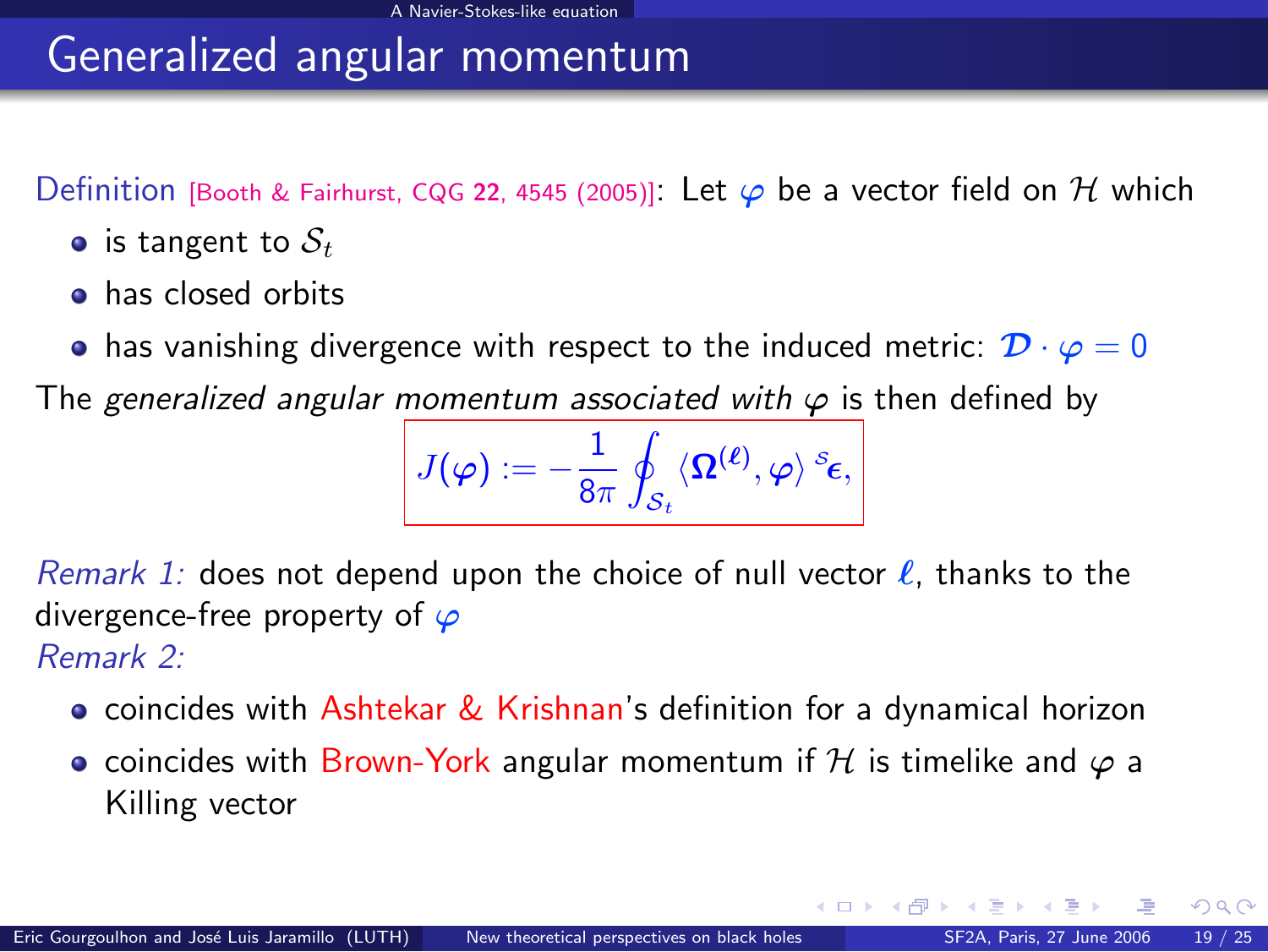Under the supplementary hypothesis that  $\varphi$  is transported along the evolution vector  $h : \mathcal{L}_h \varphi = 0$ , the generalized Damour-Navier-Stokes equation leads to

$$
\frac{d}{dt}J(\varphi)=-\oint_{\mathcal{S}_t}T(m,\varphi)\,^s\epsilon-\frac{1}{16\pi}\oint_{\mathcal{S}_t}\left[\vec{\vec{\sigma}}^{(m)}\colon\mathcal{L}_{\varphi}\,q-2\theta^{(k)}\varphi\cdot\mathcal{D}C\right]\,^s\epsilon
$$

 $\Omega$ 

**K ロ ト K 何 ト K 日**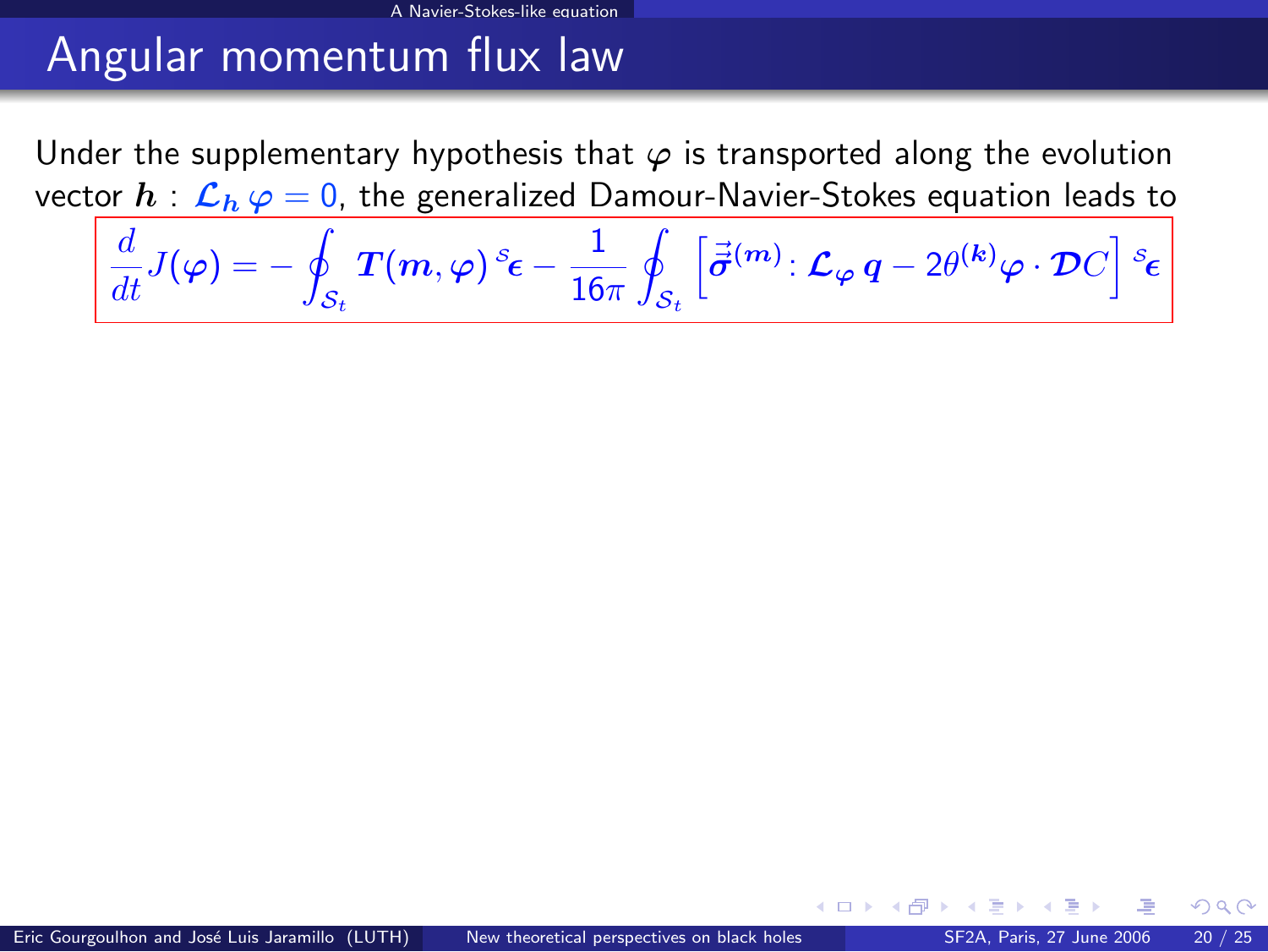Under the supplementary hypothesis that  $\varphi$  is transported along the evolution vector  $h : \mathcal{L}_h \varphi = 0$ , the generalized Damour-Navier-Stokes equation leads to

A Navier-Stokes-like equation

$$
\frac{d}{dt}J(\varphi)=-\oint_{\mathcal{S}_t}T(m,\varphi)\,^s\epsilon-\frac{1}{16\pi}\oint_{\mathcal{S}_t}\left[\vec{\vec{\sigma}}^{(m)}\colon\mathcal{L}_{\varphi}\,q-2\theta^{(k)}\varphi\cdot\mathcal{D}C\right]s_{\boldsymbol{\epsilon}}
$$

Two interesting limiting cases:

 $\Omega$ 

**K ロ ▶ K 何 ▶ K 手**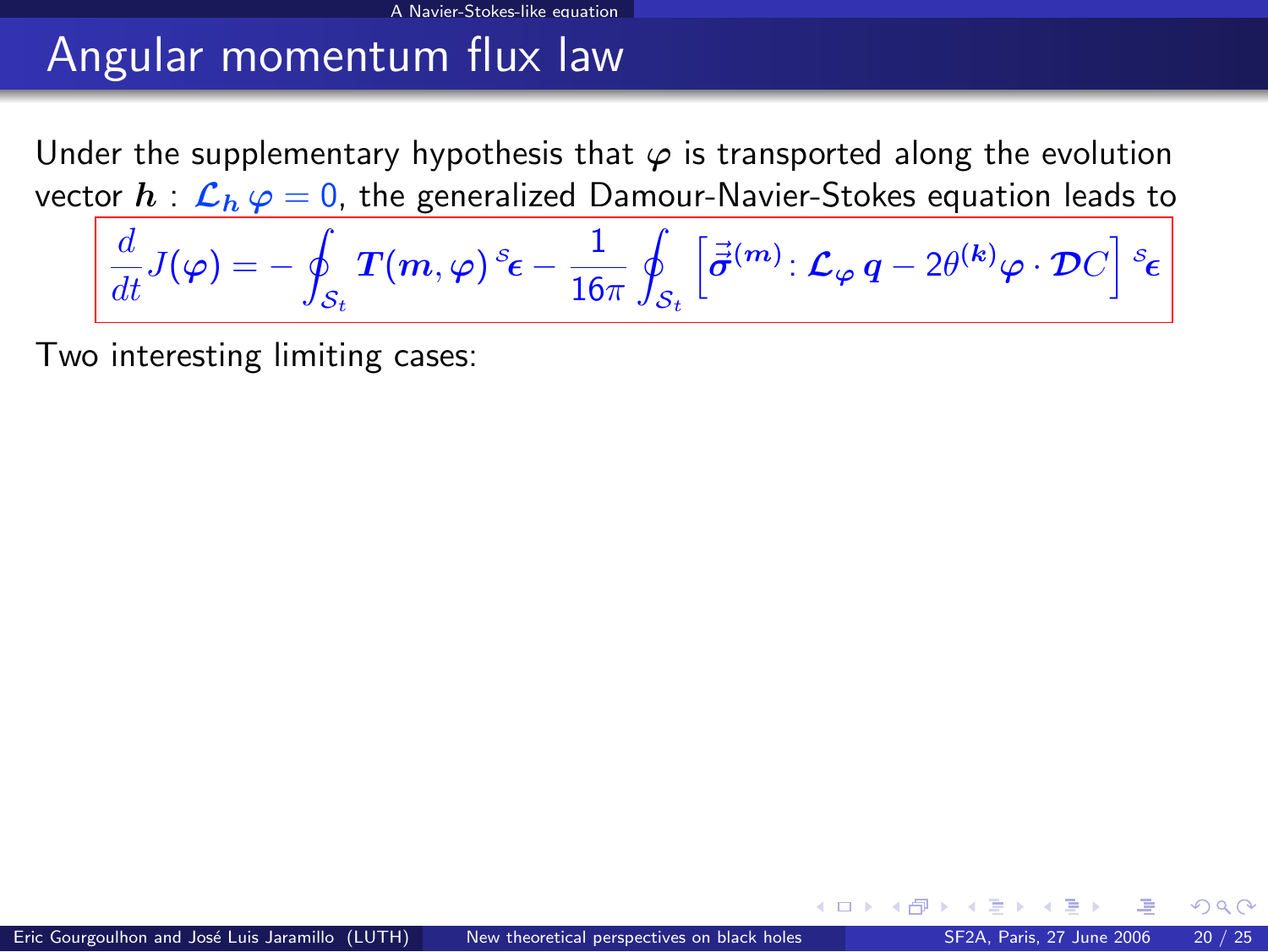Under the supplementary hypothesis that  $\varphi$  is transported along the evolution vector  $h : \mathcal{L}_h \varphi = 0$ , the generalized Damour-Navier-Stokes equation leads to

A Navier-Stokes-like equation

$$
\frac{d}{dt}J(\varphi)=-\oint_{\mathcal{S}_t}T(m,\varphi)\,^s\epsilon-\frac{1}{16\pi}\oint_{\mathcal{S}_t}\left[\vec{\vec{\sigma}}^{(m)}\colon\mathcal{L}_{\varphi}\,q-2\theta^{(k)}\varphi\cdot\mathcal{D}C\right]\,^s\epsilon
$$

Two interesting limiting cases:

 $\bullet$   $\mathcal{H}$  = null hypersurface :  $C = 0$  and  $m = \ell$  :

$$
\frac{d}{dt}J(\varphi)=-\oint_{\mathcal{S}_t}T(\ell,\varphi)^s\epsilon-\frac{1}{16\pi}\oint_{\mathcal{S}_t}\vec{\bar{\sigma}}^{(\ell)}\colon\mathcal{L}_{\varphi}\,q^{\circ}\epsilon
$$

i.e. Eq. (6.134) of the Membrane Paradigm book (Thorne, Price & MacDonald 1986)

 $\Omega$ 

**K ロ ト K 何 ト K ヨ ト**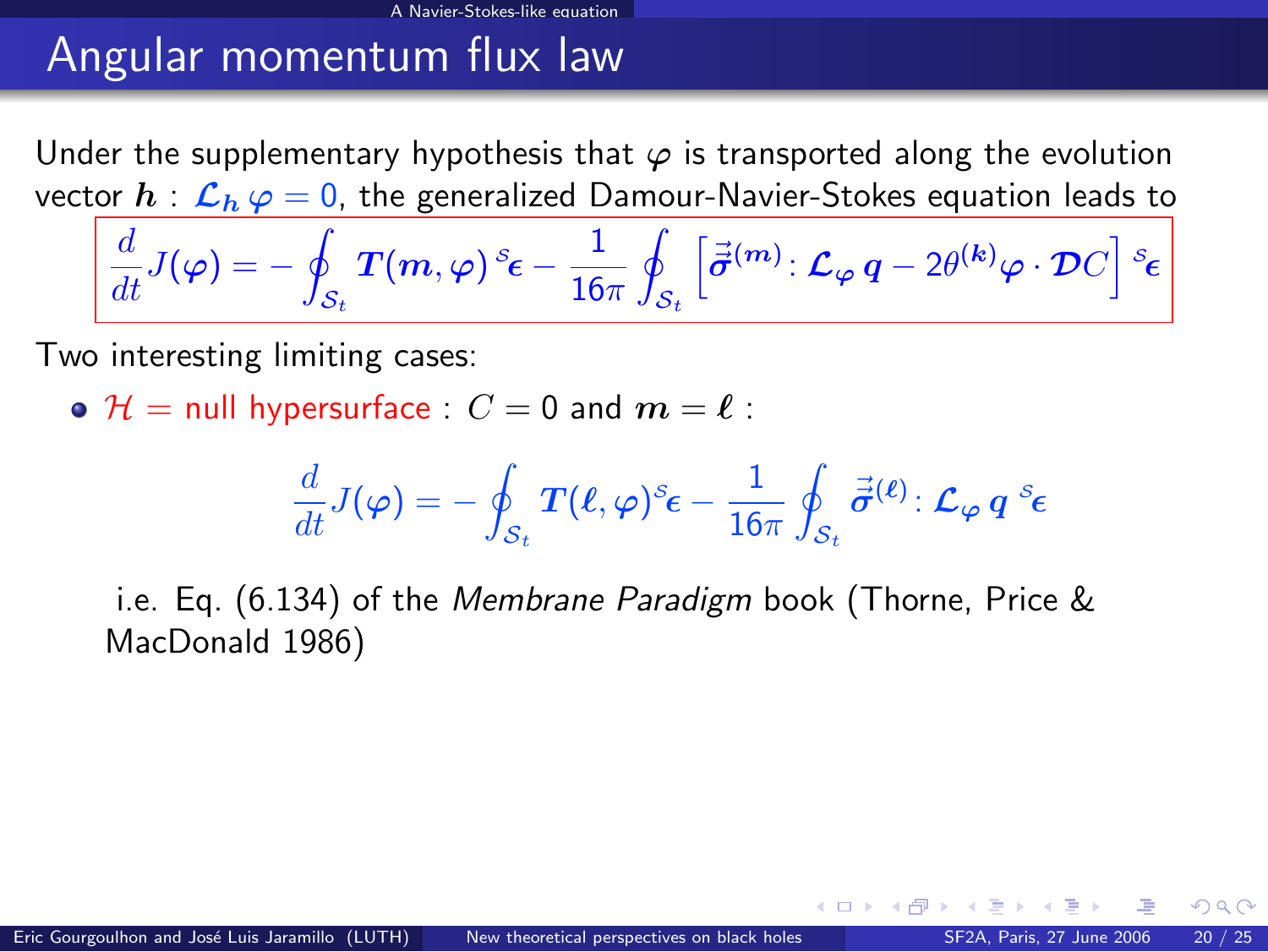Under the supplementary hypothesis that  $\varphi$  is transported along the evolution vector  $h : \mathcal{L}_h \varphi = 0$ , the generalized Damour-Navier-Stokes equation leads to

A Navier-Stokes-like equation

$$
\frac{d}{dt}J(\varphi)=-\oint_{\mathcal{S}_t}T(m,\varphi)\,^s\epsilon-\frac{1}{16\pi}\oint_{\mathcal{S}_t}\left[\vec{\vec{\sigma}}^{(m)}\colon\mathcal{L}_{\varphi}\,q-2\theta^{(k)}\varphi\cdot\mathcal{D}C\right]\,^s\epsilon
$$

Two interesting limiting cases:

 $\bullet$   $\mathcal{H}$  = null hypersurface :  $C = 0$  and  $m = \ell$  :

$$
\frac{d}{dt}J(\varphi)=-\oint_{\mathcal{S}_t}T(\ell,\varphi)^s\epsilon-\frac{1}{16\pi}\oint_{\mathcal{S}_t}\vec{\bar{\sigma}}^{(\ell)}\colon\mathcal{L}_{\varphi}\,q^{\mathcal{S}_{\mathbf{C}}}
$$

i.e. Eq. (6.134) of the Membrane Paradigm book (Thorne, Price & MacDonald 1986)

 $\Theta$   $\mathcal{H}$  = future trapping horizon :

$$
\frac{d}{dt}J(\varphi)=-\oint_{\mathcal{S}_t}T(m,\varphi)^\mathcal{\mathcal{S}}\epsilon-\frac{1}{16\pi}\oint_{\mathcal{S}_t}\vec{\vec{\sigma}}^{(m)}\colon\mathcal{L}_\varphi\,q^{\mathcal{S}}\epsilon
$$

 $\Omega$ 

**K ロ ト K 何 ト K ヨ ト**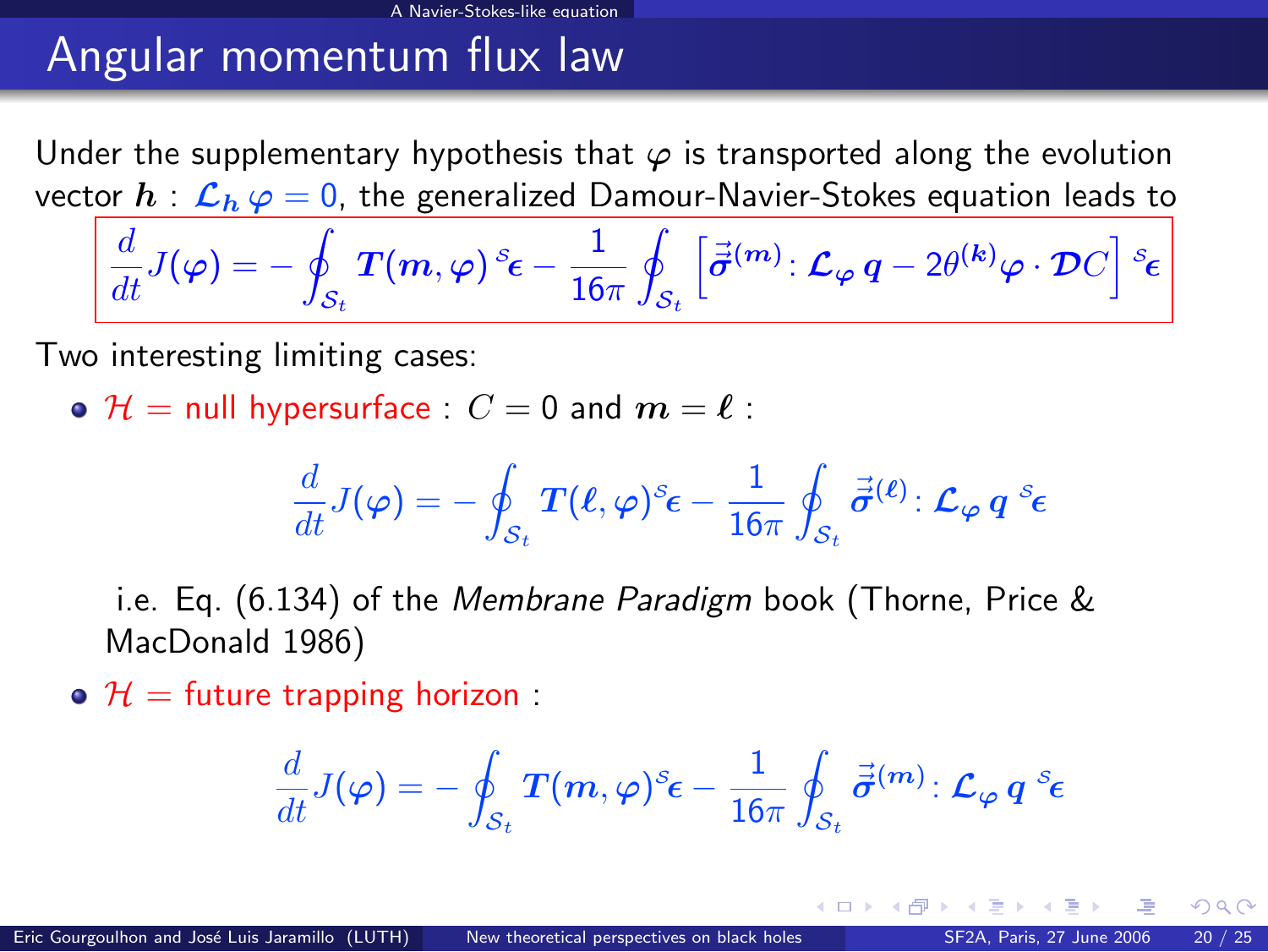### **Outline**



[A Navier-Stokes-like equation](#page-20-0)



 $\sim$ 

**K ロ ▶ K 御 ▶ K 舌** 

<span id="page-32-0"></span> $299$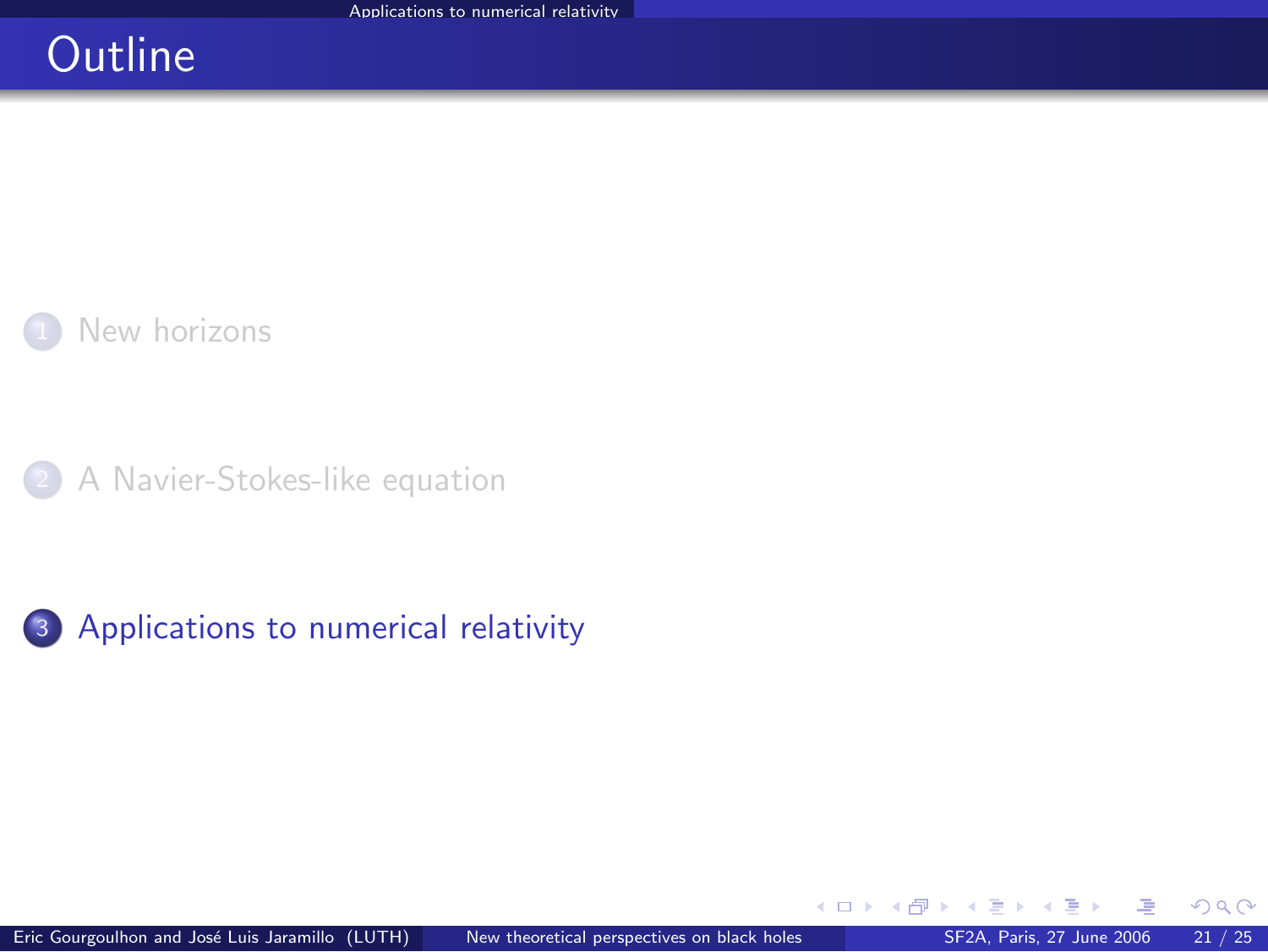Applications to numerical relativity

### 3+1 numerical relativity



3+1 formalism: slicing of the spacetime manifold  $M$  by a family of spacelike hypersurfaces  $(\Sigma_t)_{t\in\mathbb{R}}$ 

 $\sum_{t+dt} t =$  coordinate time  $\Sigma_t$  = "the 3-dimensional space" at instant  $t$ 

**K ロ ▶ K 何 ▶ K**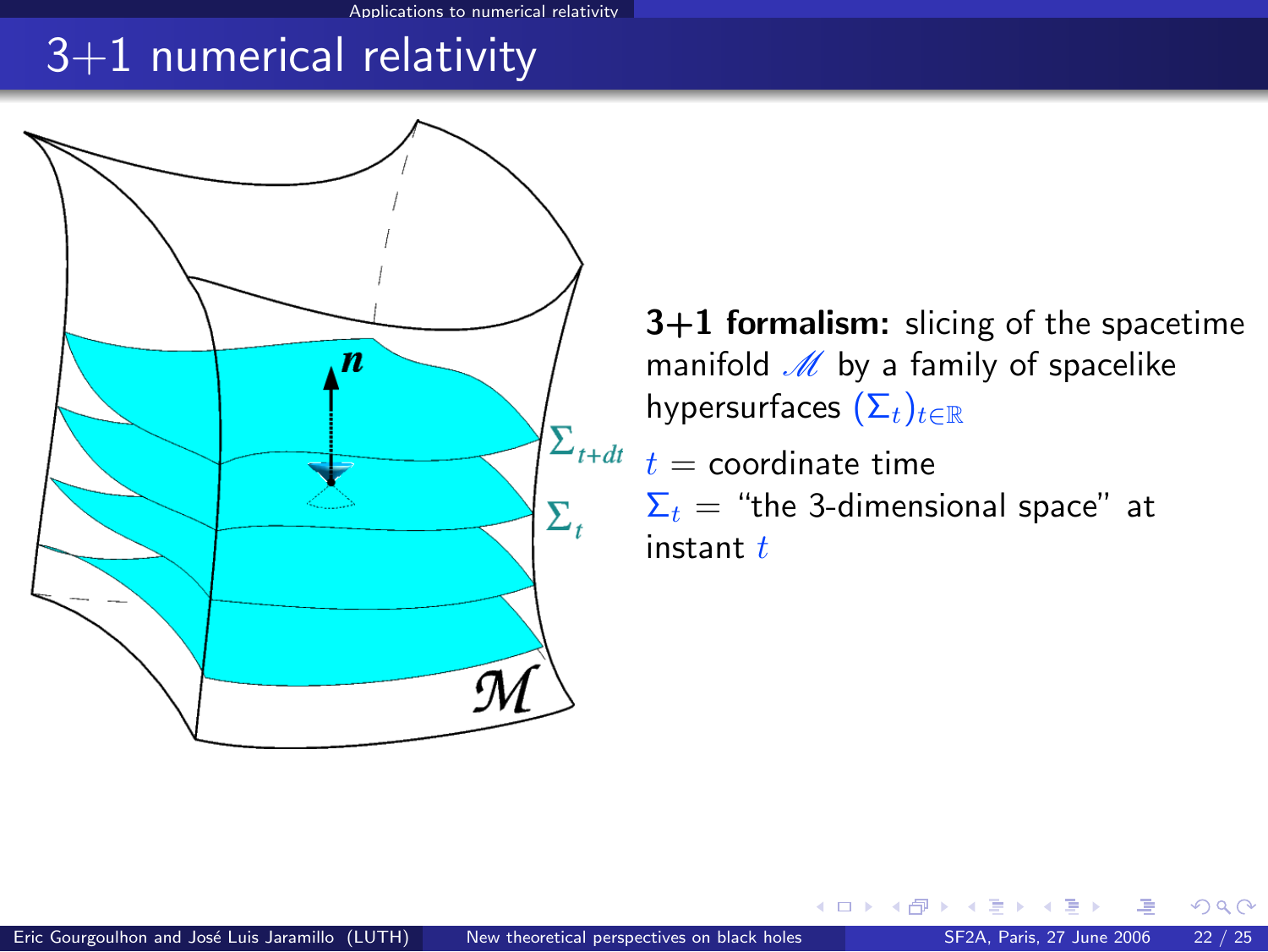## 3+1 numerical relativity



3+1 formalism: slicing of the spacetime manifold  $M$  by a family of spacelike hypersurfaces  $(\Sigma_t)_{t\in\mathbb{R}}$ 

 $\sum_{t+dt-t} =$  coordinate time  $\Sigma_t$  = "the 3-dimensional space" at instant  $t$ 

**K ロ ▶ K 御 ▶ K 舌** 

 $\Rightarrow$  resolution of Einstein equation  $=$  Cauchy problem i.e. time evolution from initial data given on some hypersurface  $\Sigma_0$ 

Eric Gourgoulhon and José Luis Jaramillo (LUTH) [New theoretical perspectives on black holes](#page-0-0) SF2A, Paris, 27 June 2006 22 / 25

 $290$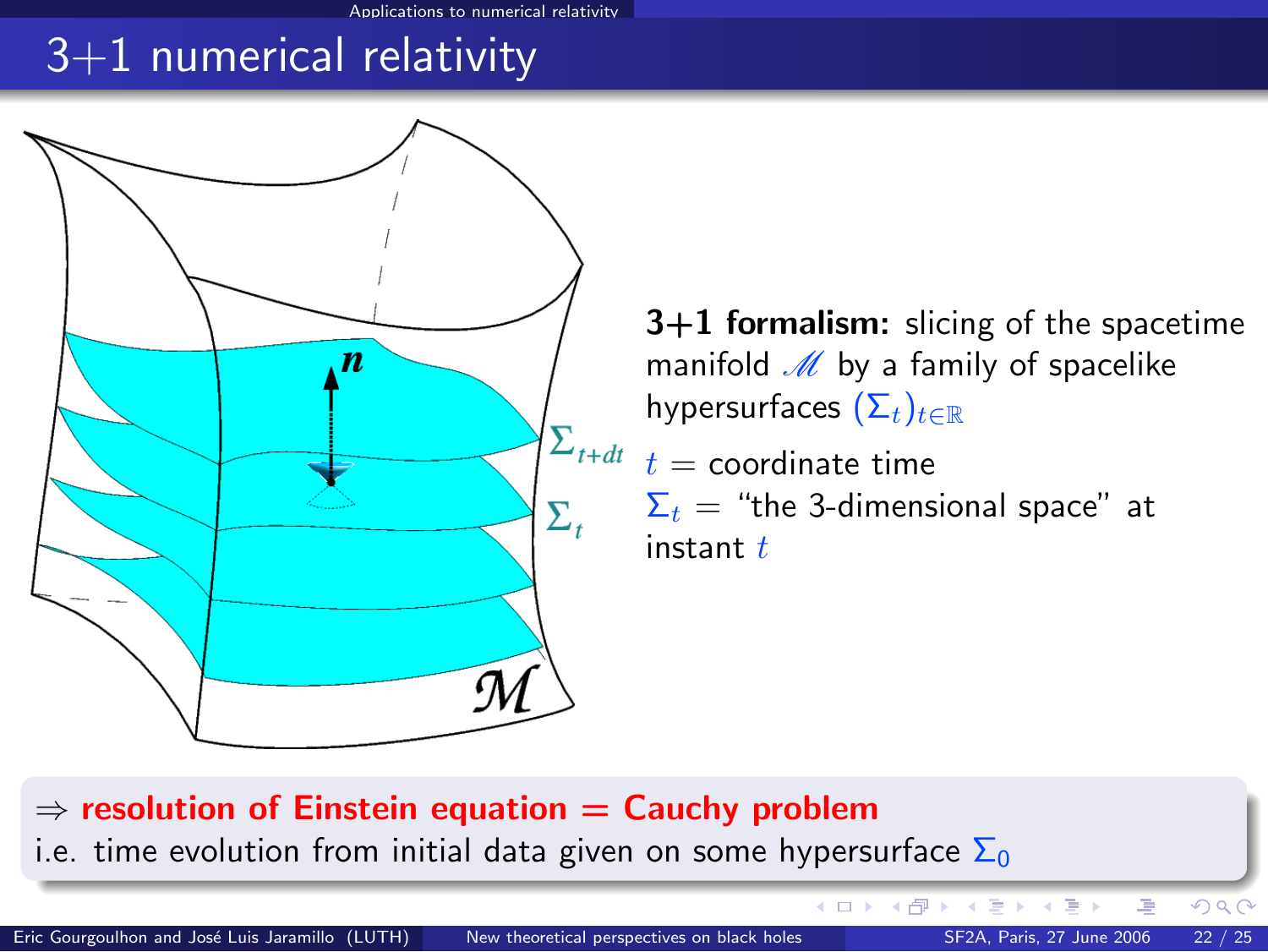## 3+1 numerical relativity and black holes

**black hole**  $\Rightarrow \exists$  singularity in spacetime  $\Rightarrow$  divergent quantities in the 3+1 formalism However, there is no need to numerically evolve the region around the singularity since it is hidden behind the event horizon and causally disconnected from the exterior.

 $\Omega$ 

**K ロ ▶ K 何 ▶ K 手**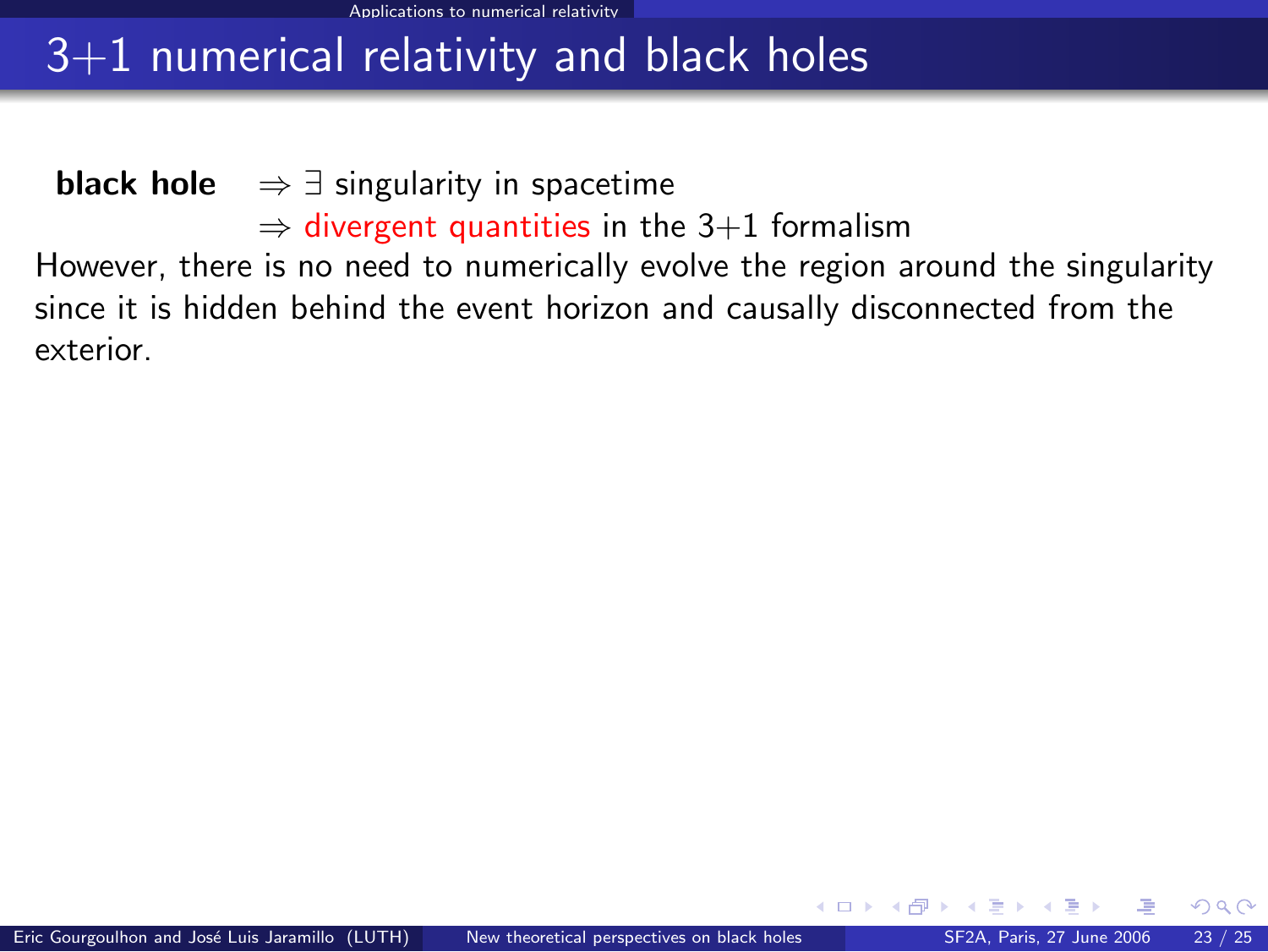## 3+1 numerical relativity and black holes

**black hole**  $\Rightarrow \exists$  singularity in spacetime  $\Rightarrow$  divergent quantities in the 3+1 formalism However, there is no need to numerically evolve the region around the singularity since it is hidden behind the event horizon and causally disconnected from the exterior.

Idea: excise from the numerical domain a region containing the singularity



4 0 8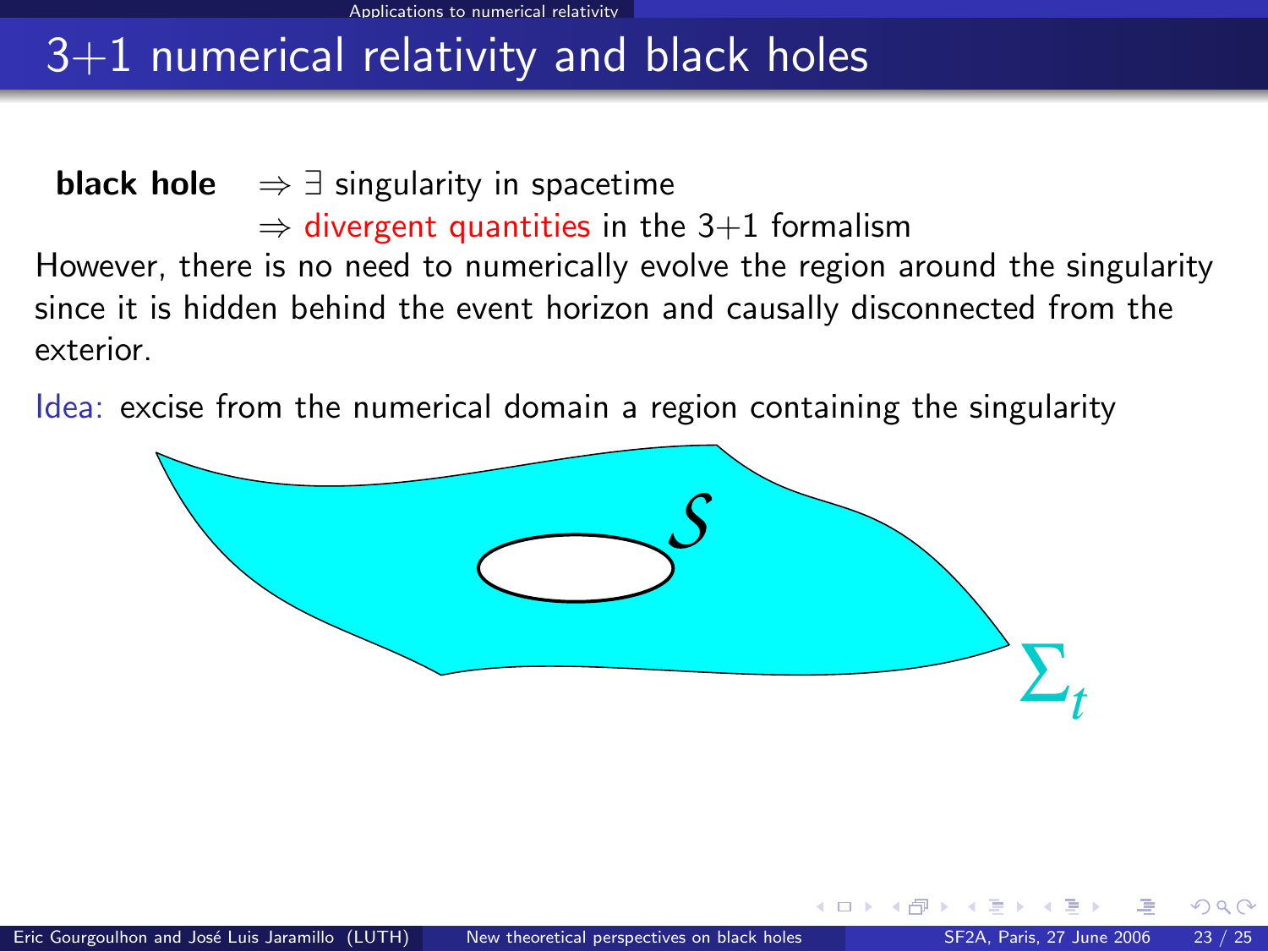## $3+1$  numerical relativity and black holes

**black hole**  $\Rightarrow \exists$  singularity in spacetime  $\Rightarrow$  divergent quantities in the 3+1 formalism However, there is no need to numerically evolve the region around the singularity since it is hidden behind the event horizon and causally disconnected from the exterior.

Idea: excise from the numerical domain a region containing the singularity



Provided that the excised region is located within the even horizon, the choice of it does not affect the exterior spacetime

Eric Gourgoulhon and José Luis Jaramillo (LUTH) [New theoretical perspectives on black holes](#page-0-0) SF2A, Paris, 27 June 2006 23 / 25

モロト 4 间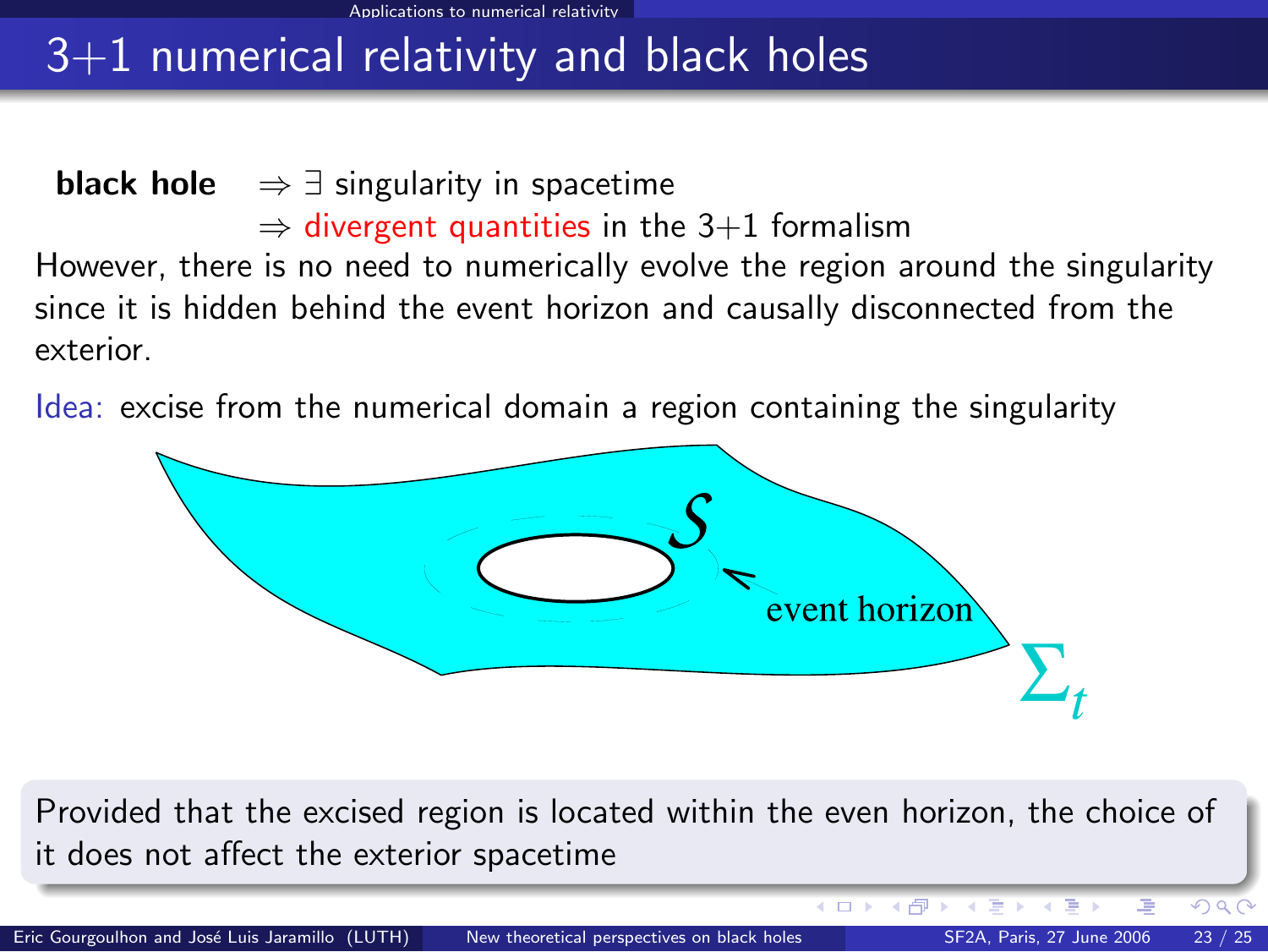# Our project

Choose the excision boundary  $S_t$  to be a **marginally trapped surface** for each time  $t$ 



The tube  $\mathcal{H}=\left(\begin{array}{c} \end{array}\right)$ t∈R  $\mathcal{S}_t$ 

is then a trapping horizon

 $\left\{ \begin{array}{ccc} 1 & 0 & 0 \\ 0 & 1 & 0 \end{array} \right\}$  ,  $\left\{ \begin{array}{ccc} 0 & 0 & 0 \\ 0 & 0 & 0 \end{array} \right\}$ 

- **•** geometrically well defined excision boundary
- **e** ensures  $S_t$  is located inside the event horizon [reminder](#page-14-1)
- **•** easy to implement with spherical coordinates and spectral methods